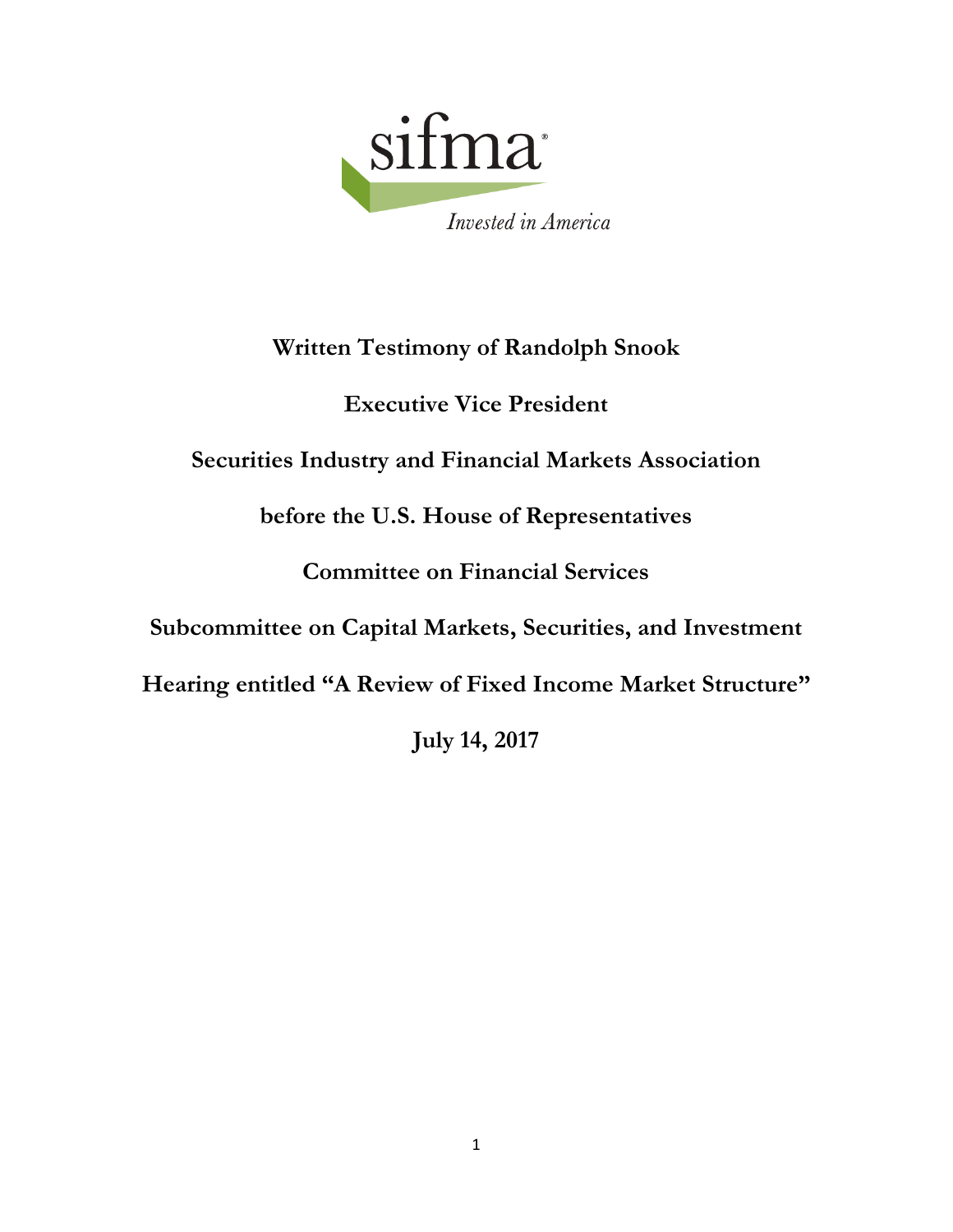Chairman Huizenga, Ranking Member Maloney, and distinguished members of the Subcommittee, thank you for providing me the opportunity to testify today on behalf of the Securities Industry and Financial Markets Association (SIFMA)<sup>1</sup> and to share our views on the structure and health of the U.S. fixed income securities markets. SIFMA represents a broad range of financial services firms active in the fixed income markets and is dedicated to promoting investor opportunity, access to capital, and an efficient market system that stimulates economic growth and job creation. The U.S. fixed income markets are a fundamental tool for raising investment for businesses, homebuyers, and the federal government itself. This Subcommittee's oversight of the fixed income markets and the regulatory framework that supports them is critical to protecting market efficiency and access to capital.

This testimony will go into more detail on each asset class but let me state up front that the U.S. fixed income markets are truly without parallel. Total outstanding fixed income debt is almost \$40 trillion dollars, with new issuance in the range of \$6 to \$7 trillion per year over the last 5 years. On average \$775 billion of securities are traded each and every day.

This central role played by the U.S. capital markets, and the fixed income markets in particular, contrasts with other major economies, where a far greater proportion of consumer and commercial finance is provided by traditional bank lending.

Changes in the capital markets since the financial crisis, be they changes in risk appetites or regulatory approach, have heightened concerns that our capital markets are not providing the necessary funding to our businesses, individuals, and governments in the most efficient way possible. Private credit extended to households and nonfinancial businesses has grown at a slower pace than in all recoveries in the past 60 years.<sup>2</sup> Small businesses in particular have found it difficult to obtain credit.<sup>3</sup> In its recent report on banks and credit unions, the Treasury Department pointed out that real gross domestic product is only 13% higher than in 2007 and lags previous recoveries. 4

<sup>1</sup> SIFMA is the voice of the U.S. securities industry. We represent the broker-dealers, banks and asset managers whose nearly 1 million employees provide access to the capital markets, raising over \$2.5 trillion for businesses and municipalities in the U.S., serving clients with over \$18.5 trillion in assets and managing more than \$67 trillion in assets for individual and institutional clients including mutual funds and retirement plans. SIFMA, with offices in New York and Washington, D.C., is the U.S. regional member of the Global Financial Markets Association (GFMA). For more information, visit [http://www.sifma.org](http://www.sifma.org/)

<sup>2</sup> Zheng Liu & Andrew Tai, Slow Credit Recovery and Excess Returns on Capital (Fed. Reserve Bank of San Francisco Economic Letter 2016-28, Sept. 26, 2016)

<sup>3</sup> Fed. Reserve Banks of Atlanta, Boston, Chicago, Cleveland, Dallas, Kansas City, Minneapolis, New York, Philadelphia, Richmond, St. Louis & San Francisco, Small Business Credit Survey (Apr. 2017)

<sup>4</sup> U.S. Treasury, A Financial System That Creates Economic Opportunities – Banks and Credit Unions (June 2017), at 6 and 44.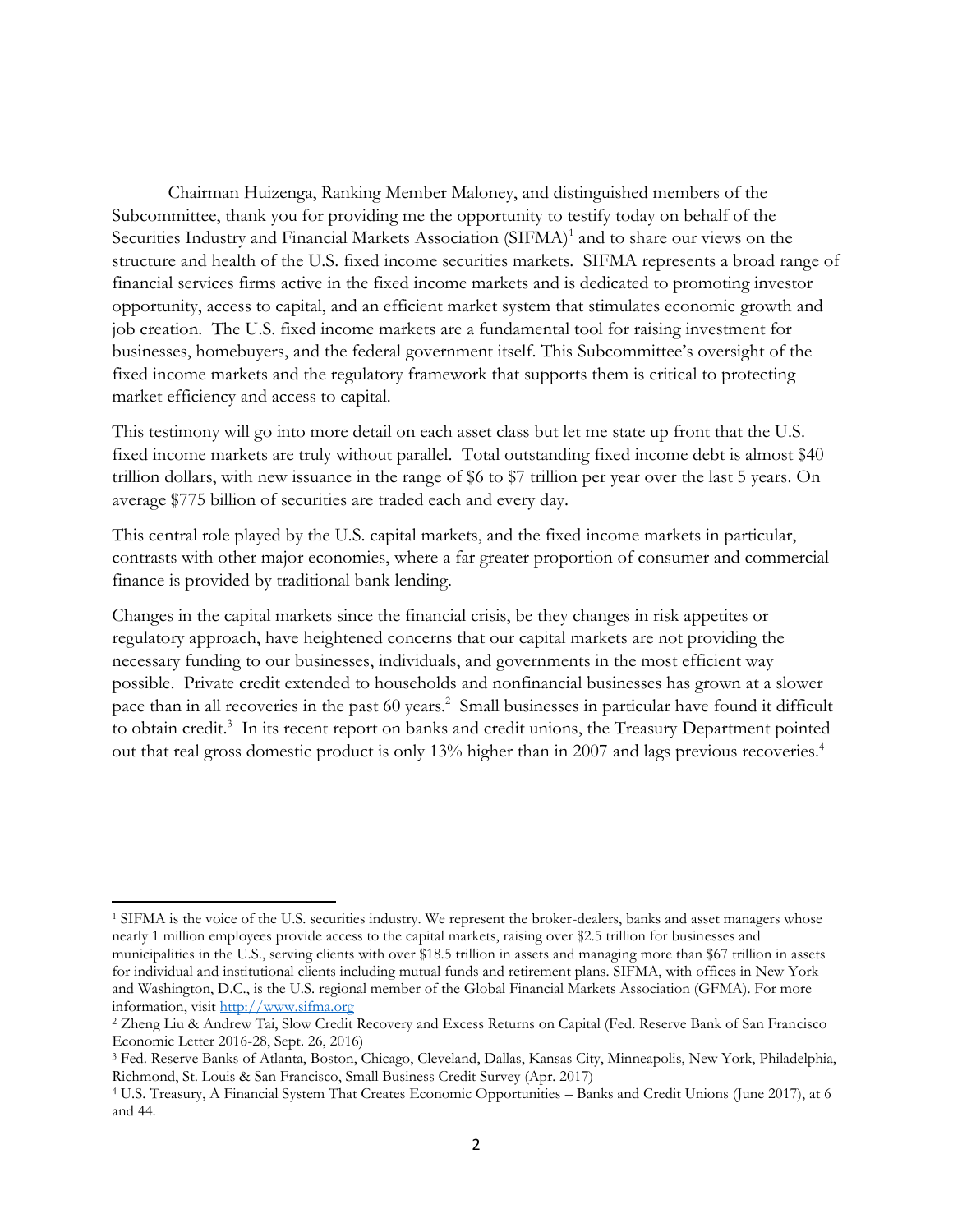As an example, corporate debt markets have seen robust overall issuance but most of this has been in large deals and the number of smaller new debt issues coming to the market has fallen.<sup>5</sup> Previous SIFMA testimony to this Committee explained that as of a year ago:

- 1) the average size of an investment grade corporate debt transaction approached \$1 billion;
- 2) the number of deals sized above \$2 billion had doubled (since 2010),
- 3) the number of smaller deals had fallen by nearly 50%.<sup>6</sup>

The fact that smaller firms are challenged in effectively financing themselves in the debt market has many potential implications for the economy. Similar difficulties are faced by smaller broker-dealers who play a critical role in the financial markets. Sand has been thrown in the gears of economic growth by regulation such as the Volcker Rule, among other things, and the impact has been disproportionately felt by smaller participants in the market – issuers and market makers alike.

The economy is not functioning as well as it should be at this point in the recovery, and SIFMA believes that policymakers have the ability to improve this situation through tailored recalibration of regulations affecting fixed income markets. This commonsense recalibration could help jumpstart the economy without sacrificing financial stability.

## **Impact of Post-Crisis Regulation**

 $\overline{\phantom{a}}$ 

As SIFMA has frequently stated, we believe that the Volcker Rule as drafted and implemented has impaired beneficial activities (such as permitted market making) and has led many firms to scale back their trading operations as well as their inventories of financial assets. In order to avoid any doubt, firms take a more conservative approach to building inventory or facilitating customer activity than required by the rule. We believe that the Volcker Rule remains a policy prescription in search of a problem and would be better off repealed. However, if it is retained, a more focused approach to definitions of important concepts, such as market making and inventory accumulation, with a review of the compliance regime to better tailor requirements with each firm's business profile would be appropriate.

In addition, while SIFMA supports many of the post-crisis regulatory reform efforts in the area of capital and liquidity and believes that these efforts have enhanced the overall resiliency of the capital markets, now is the time to review how these rules work together—for example by examining how the liquidity requirements work with leverage requirements-- with a particular emphasis on determining where they may be impeding liquidity by targeting the same risk in multiple ways. A review should include these liquidity and leverage requirements but also look at the effects of and interactions with CCAR, Basel III capital rules, and single counterparty credit limits. We firmly believe this sort of clear review of the potential costs of additional requirements which could limit the capital available for lending against any incremental benefits of resiliency should be undertaken

<sup>5</sup> See, e.g., "The Two-Speed Economy Still Runs on Two Tracks", The Clearing House, available: [https://www.theclearinghouse.org/research/banking-perspectives/2017/2017-q1-banking-perspectives/two-speed](https://www.theclearinghouse.org/research/banking-perspectives/2017/2017-q1-banking-perspectives/two-speed-economy)[economy](https://www.theclearinghouse.org/research/banking-perspectives/2017/2017-q1-banking-perspectives/two-speed-economy)

<sup>6</sup> See testimony of Ronald Kruszewski on behalf of SIFMA, Mar. 29, 2017 (available here: http://www.sifma.org/issues/item.aspx?id=8589965576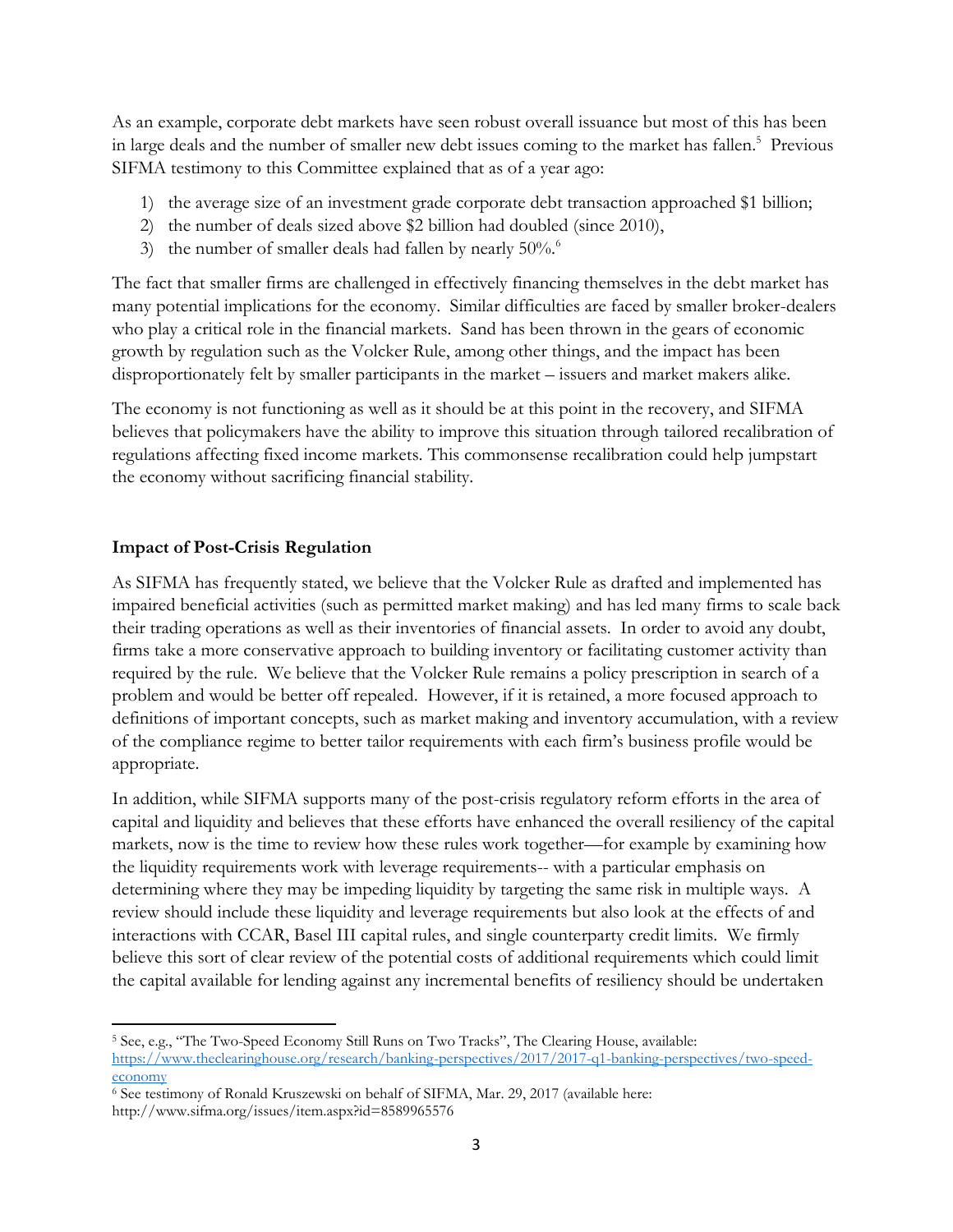with respect to capital and liquidity regulation, and are pleased that policymakers have begun to move in that direction. 7

At the highest level, SIFMA believes that:

- The U.S. fixed income markets are unparalleled in their size and importance. They are the largest source of financing for America's homeowners, consumers, and businesses.
- Fixed income markets continue to adapt to changes in technology, the regulatory environment, and market participant needs.
- Notwithstanding this adaptation, fixed income markets face challenges in continuing to provide the deep liquidity and capital that consumers, businesses, and investors require.
- In order to ensure the continued depth and diversity of the fixed income markets, policymakers should review the myriad regulatory and prudential actions taken since the crisis with a goal to eliminate overlapping or conflicting regulation, capital requirements, and unnecessary activity restrictions.
- This review should include the Volcker Rule, liquidity requirements, leverage requirements, and other rules and regulations that have impaired market efficiency and capital formation.
- Regulators must move very cautiously when considering new requirements and restrictions on activities and participants in the fixed income markets.

### **Overview of the U.S. Fixed Income Markets**

As of the end of 2016 there were almost \$40 trillion of fixed income securities issued in the U.S. outstanding in the market.<sup>8</sup> These include U.S. Treasury securities issued by the federal government to finance operations, securities issued by Ginnie Mae, Fannie Mae, and Freddie Mac to provide mortgage financing for homebuyers, bonds issued by corporations to finance capital investment, and bonds issued by state and local governments to build infrastructure, among others. The fixed income markets also provide an important source of income-producing investments for individual and institutional investors. The steady, predictable income generated by most bond investments is where the fixed income markets get their name.

The fixed income markets are generally segmented by sector according to the category of issuer. The Treasury or government securities market includes debt issued by the federal government. The corporate bond market includes debt securities issued by businesses. The mortgage- (MBS) and asset-backed securities (ABS) markets include securities issued to finance home mortgages, car loans, or other types of loans extended to consumers and businesses. Many but not all MBS are issued and/or guaranteed by Ginnie Mae, Fannie Mae and Freddie Mac. Government agency securities are debt securities issued by government agencies, including Fannie Mae, Freddie Mac, Federal Home Loan Banks, the Farm Credit System and others to carry the missions of the agencies. The municipal

<sup>7</sup> See, e.g., https://www.treasury.gov/press-center/press-releases/.../A%20Financial%20System.pdf

<sup>8</sup> SIFMA, "US Bond Market Issuance and Outstanding" (June 5, 2017), available at:

http://www.sifma.org/uploadedFiles/Research/Statistics/StatisticsFiles/CM-US-Bond-Market-SIFMA.xls?n=33672, June 5, 2017.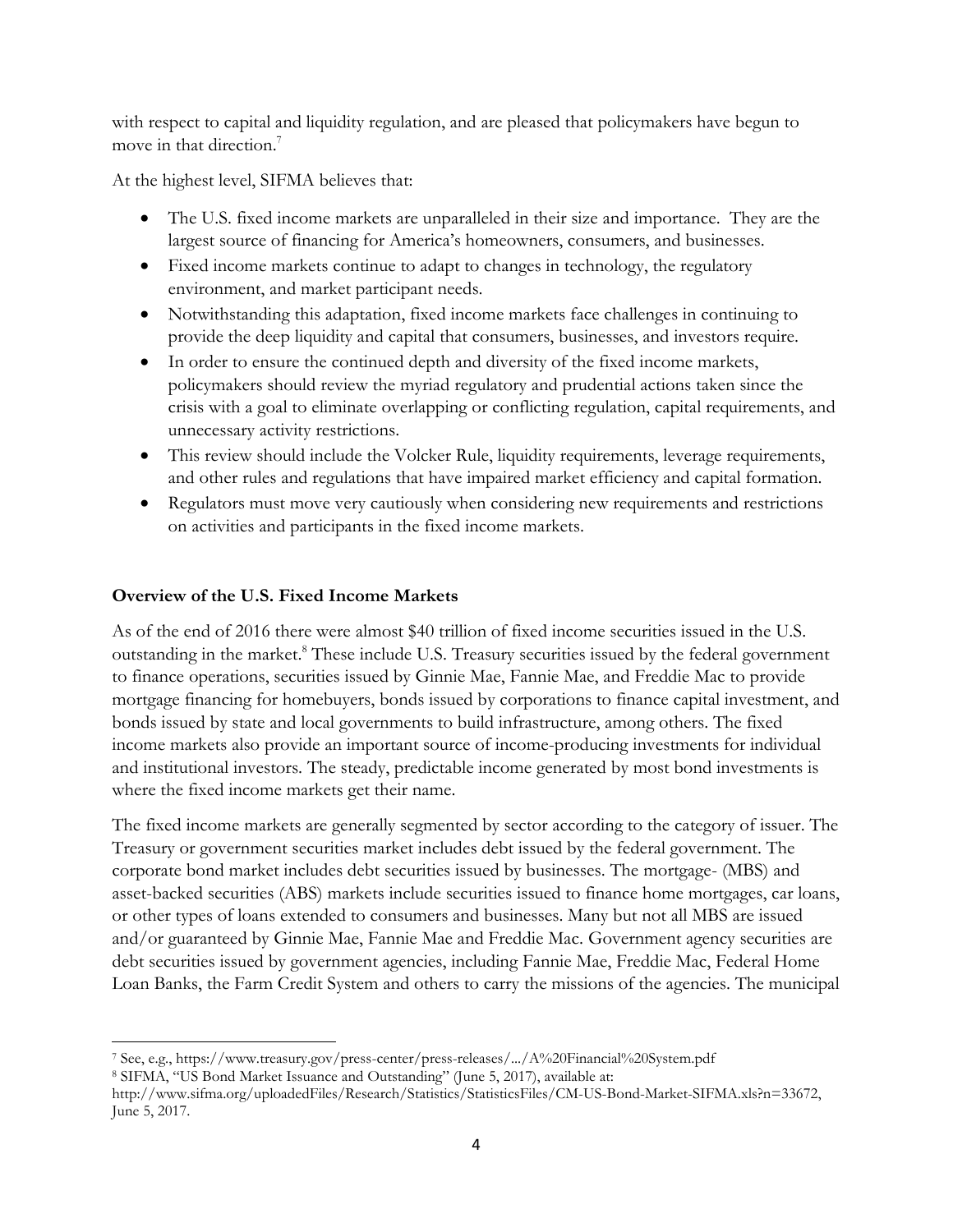securities market includes bonds issued by state and local governments to finance investment in infrastructure.

Attributable primarily to the low interest rate environment, issuers sold more than \$7.3 trillion of new fixed income securities in the U.S. market in 2016, the third highest year on record. (See Chart 1) This contrasts sharply with the \$197 billion of equity securities issued in the same year.<sup>9</sup> Issuance in the bond markets occurs practically every day. Companies and governments depend on ready access to capital to respond quickly to business opportunities. For example, it is not unusual for a well known company to issue billions of dollars of fixed securities to finance a new investment with only a few days notice if market conditions are favorable. This kind of ready access to capital promotes growth and is a cornerstone of our economy.



As shown in Chart 2, at of the end of 2016 there were \$40 trillion of fixed income securities outstanding in U.S. markets. By comparison, U.S. equity market capitalization at the end of 2016 was approximately \$30 trillion.<sup>10</sup>

Holdings of fixed income securities vary by sector, but generally include both individual investors and institutions like mutual funds, pension funds, insurance companies and others. Some sectors feature significant participation by individual investors (e.g. municipal securities), whereas others are primarily institutionally based (e.g. Treasuries and securitized products). Data on holdings of the Treasury and municipal bond markets are presented below. (See Charts 3 and 4) These charts show the distinct investor bases of the two markets.

<sup>9</sup> Source: SIFMA

<sup>10</sup> Source: Nasdaq and NYSE.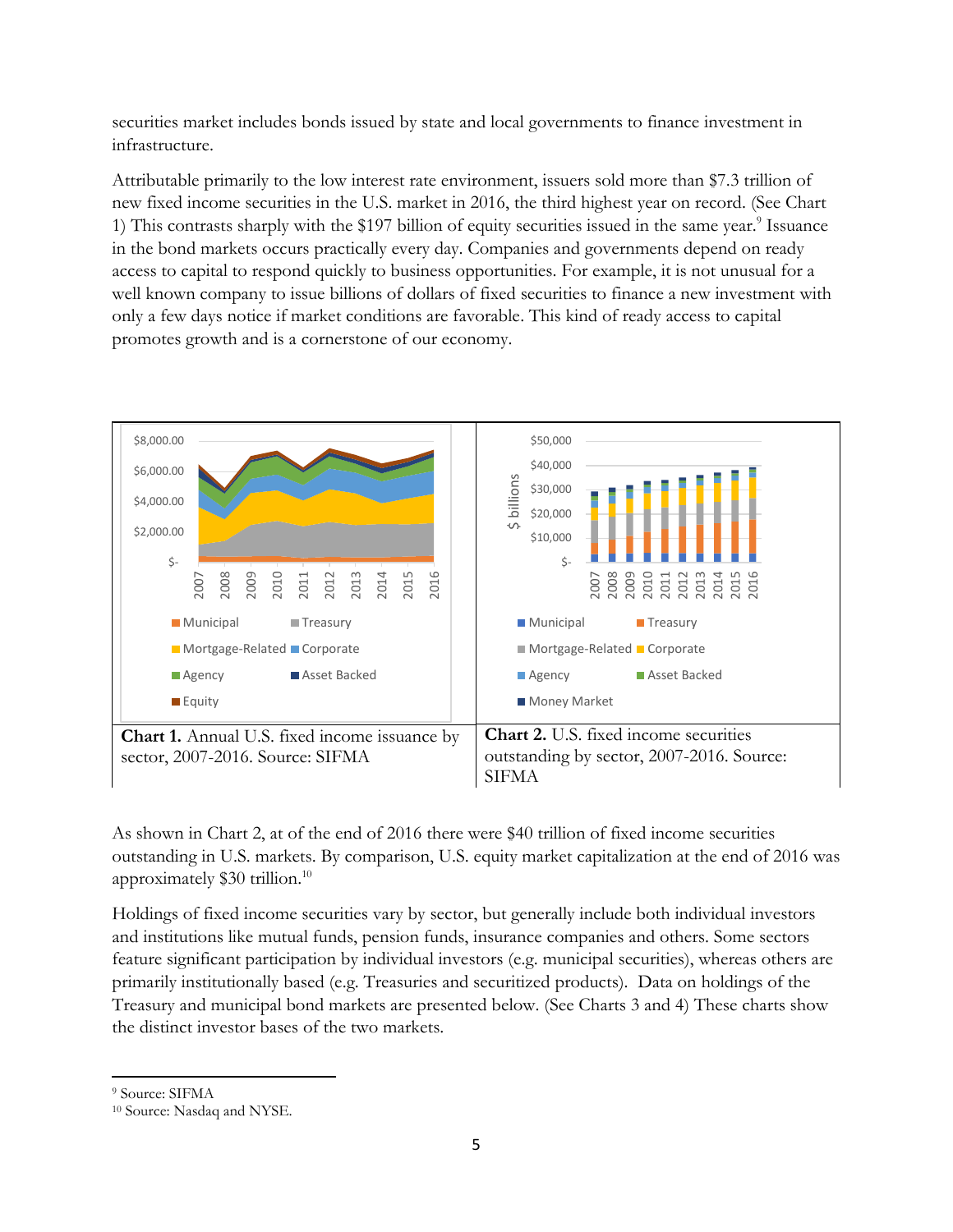



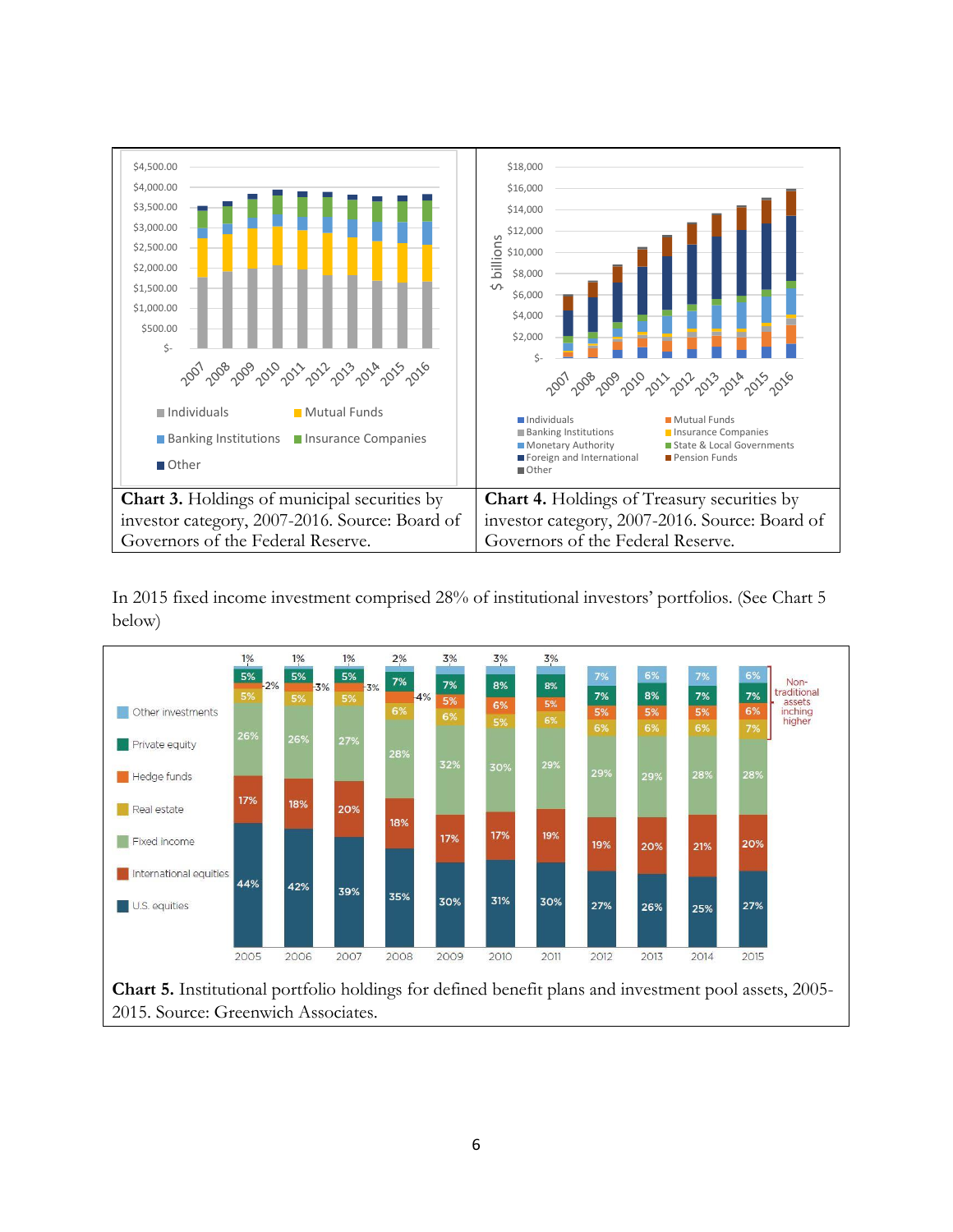#### **Fixed Income Market Structure Overview**

Most fixed income securities have a stated maturity that can range from a week or less to 30 years or more. Investors often buy fixed income investments with a targeted maturity in mind. A life insurance company, for example, may want to match the length of their investments with the timing of claims expected to be paid in the distant future. Families may save for an anticipated future expense like college tuition. However, circumstances change, and sometimes investors may want to exit their fixed income investments before they mature. The "secondary market" exists so that investors who want to sell bonds before they mature can find ready buyers.

The secondary market for fixed income securities differs in important respects from the secondary market for equities. The most important difference is that most fixed income securities trade not on an exchange or national market system but over the counter. While some very small cap companies' stock also trades over the counter, this accounts for only a tiny portion of all stock transactions. This means that unlike the stock market, where shares are often traded directly between two investors, trading in fixed income securities almost always includes an intermediary, generally a bank or brokerdealer, that buys bonds from one investor and resells them to others.

The over the counter nature of the fixed income market has been its defining structural characteristic and contrasts with the structure of the equity markets. At the end of 2016 there were 5,204 companies whose stock was listed on a U.S. exchange.<sup>11</sup> Each company generally has just one class of common stock outstanding, and most listed equities trade actively. Market makers and specialists ensure that there are active, two-way (buy and sell) quotations available for every listed stock throughout the trading day. In the U.S. municipal bond market, by contrast, almost one million individual bonds outstanding have been issued by tens of thousands of states, cities, towns, school districts, authorities and other state and local "political subdivisions." Each issuer may have hundreds or, for large, active issuers, thousands of individual bonds outstanding. It is simply not possible for dealers to provide active quotes for the approximately one million municipal bonds at all times as most issues do not actively trade. Similarly, there are over one million corporate bonds and mortgage-backed and asset-backed securities outstanding. The vast majority of fixed income securities do not trade every day. Many bonds go months or even years without trading at all. Indeed, in some cases an investor may buy a bond when it is newly issued and never trade the bond at all before it matures.

That is not to say, however, that the fixed income markets are illiquid. When investor wants to sell a bond, it should be possible to get executable price quotes from one or several dealers on request. Dealers buy bonds directly from customers and keep them in their inventory while they search for a buyer, either an investor or another dealer. In addition, underwriters of fixed income securities typically make markets in securities that they underwrite. While the dealer owns the bond in its inventory, the firm is exposed to the risk that the price of the bond will fall before the dealer finds a buyer. While many dealers use products and strategies to hedge that risk, hedging comes with costs, and hedges are not always perfect. In addition, under banking and securities rules, firms must commit capital against trading positions to provide a "cushion" against any losses. In any case,

<sup>&</sup>lt;sup>11</sup> Source: World Federation of Exchanges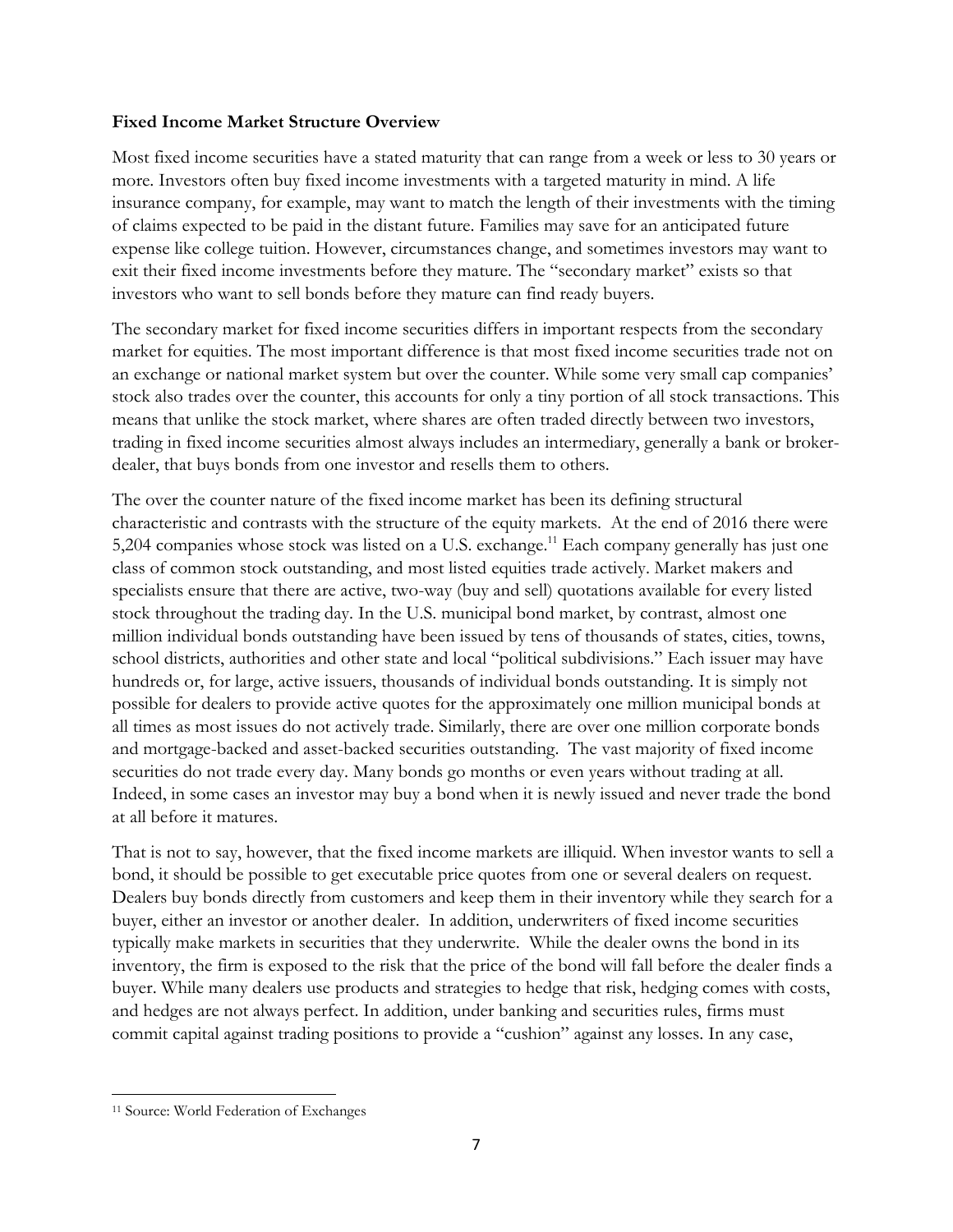liquidity in the fixed income markets generally depends on the ability and willingness of dealers to commit capital and take on risk in order to buy bonds from customers who want to sell.

Another difference between equity and fixed income trading is how dealers are compensated. In the stock market, many trades are brokered. Dealers match buyers and sellers of securities but usually do not take shares into inventory or take on any market risk and earn commissions for executing trades for customers. In the fixed income markets, by contrast, dealers rarely earn commissions for secondary market transactions. Instead, a dealer buys a bond from a customer at one price, the "bid," and resells the bond at a slightly higher price, the "offer" or "ask." In simplistic terms, this difference between the bid and ask prices, known as the "markup," is a reference point for the dealer's compensation for executing the transactions and taking the market risk associated with the position. Conversely, for the customer selling their bond to a dealer, the dealer's compensation is known as a "markdown." The difference between the bid and ask prices, the "bid-ask spread," can also be an indication of market liquidity. The more liquid the instrument and the less risk the dealer takes on, the smaller the bid-ask spread.

The best example over an active and deep fixed income market is the "on-the-run" market for Treasury securities. On-the-run Treasuries are the most recently issued of the various securities the Treasury Department sells regularly (4-, 13-, 26- and 52-week bills, 2-, 3-, 5-, 7-, and 10-year notes, 2-year floating rate notes, 30-year bonds, and 5-, 10-, and 30-year Treasury Inflation Protected Securities, or TIPS). The market for on-the-run Treasuries is very large and active and is dominated by large institutional investors, investment funds, banks and others. Around 2/3 of all fixed income trading volume in the U.S. is in the Treasury market, and the vast majority of that activity is in onthe-run issues. The on-the-run Treasury market is the most active and liquid securities market in the world. Bid-ask spreads for round-lot institutional trades are near zero, meaning there is virtually no cost to transacting on-the-run securities. Also, because this segment of the market is so liquid and active, alternative forms of electronic trading have evolved that allow investors to trade directly with each other without dealer intermediation.

#### **Market Liquidity**

One way to define liquidity is in relation to the ability to execute a large secondary market transaction at a reasonable cost and without significantly affecting the price of the security. Indications of liquidity can be measured by various indicators, including trading volume, bid-ask spread, dealer inventories and other measures. However, the ultimate measure of liquidity is in part subjective and depends on market participants' perceptions of the ease and cost of executing institutional size trades.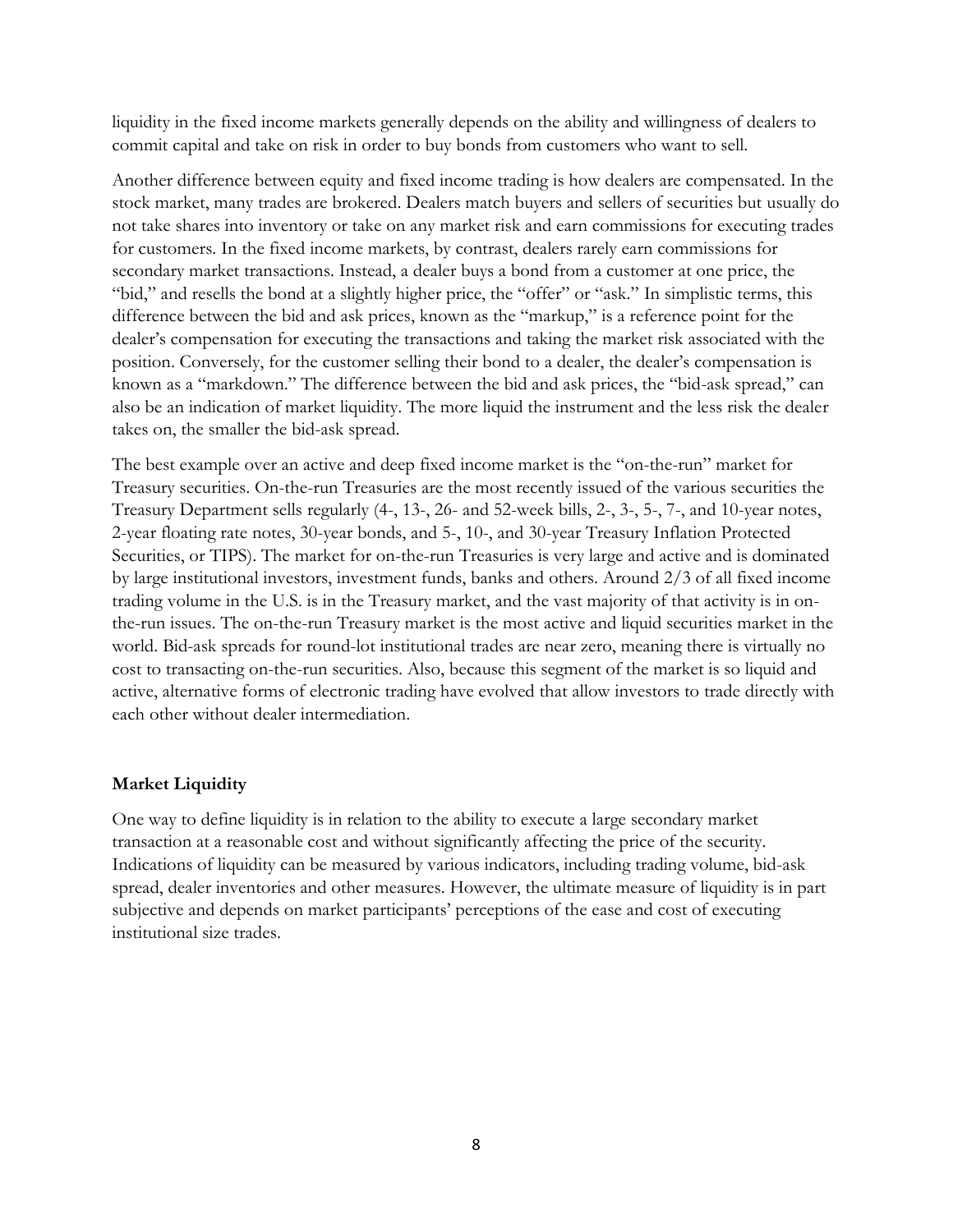

In 2014 and 2015 surveys of corporate bond investors, Greenwich Associates asked about the ease of trading corporate bonds by size.<sup>12</sup> In each year of the survey, over 75% of investors found it "difficult" or "extremely difficult" to trade larger-size blocks of corporate bonds. (See Chart 7 below.) by trade size." Source: Greenwich Associates.



**Chart 7**. Responses by institutional investors to the question "How hard is it to trade corporate bonds, by trade size." Source: Greenwich Associates.

A number of factors affect market liquidity, and market liquidity can improve or deteriorate depending on these factors. These include, among others:

- Regulation. Regulation of dealer activity can affect liquidity. For example, the Volcker Rule limits on trading by banks in some cases constrain dealers' ability to take on trading positions and build inventory necessary for market making. Capital and leverage rules also limit dealers' ability to finance positions held in inventory, and can clearly limit their ability to commit to customer trades.
- Monetary policy. In the wake of the financial crisis and the 2008-2009 recession, the Federal Reserve undertook an aggressive policy of "quantitative easing" whereby it purchased

 $\overline{\phantom{a}}$ <sup>12</sup> Greenwich Associates, "Understanding the US Fixed Income Markets" Oct. 2016, at 9.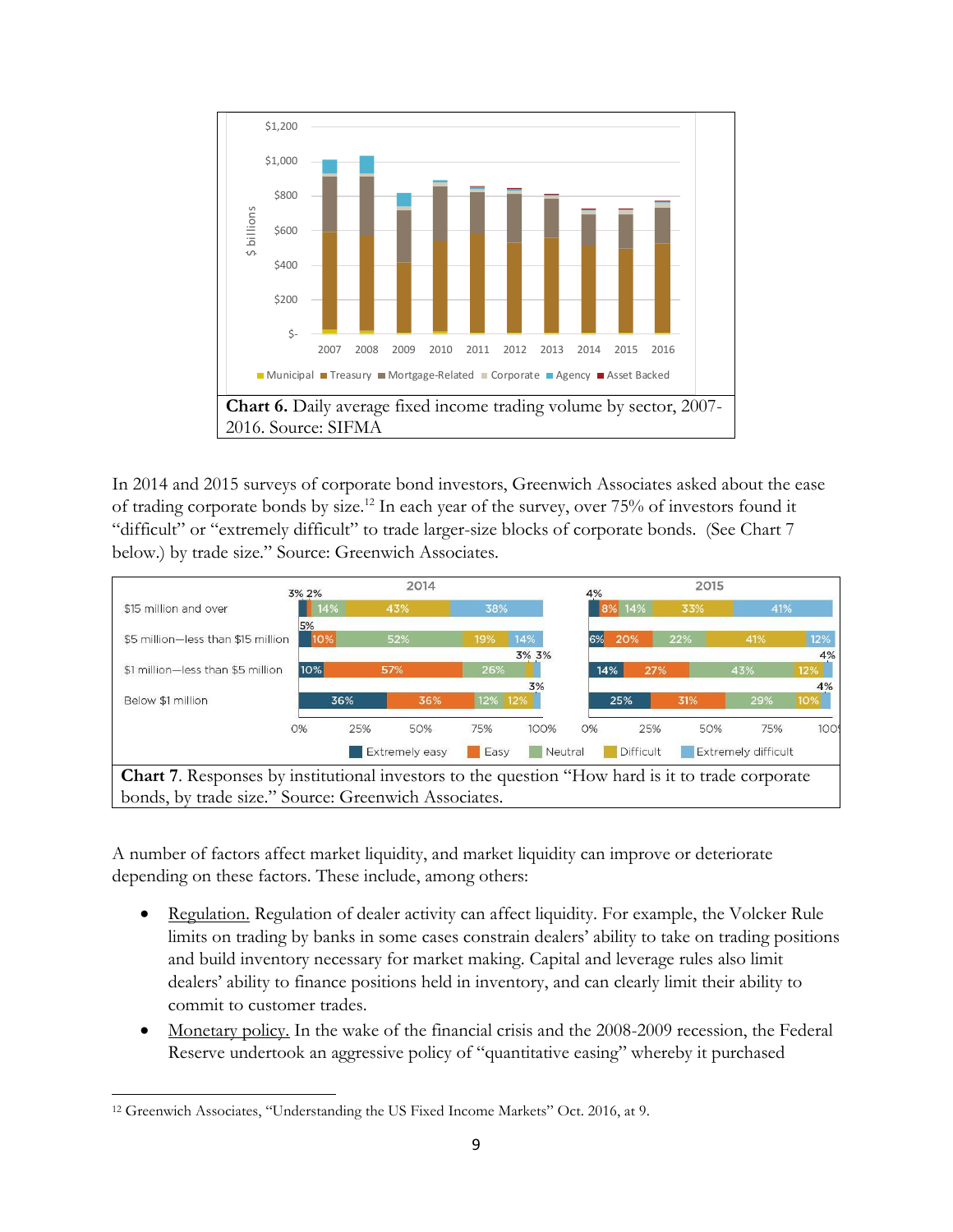significant volumes of Treasury securities and Agency MBS. One goal of this effort was to reduce yields in the markets for the securities that are purchased and drive investment from these safe haven markets into other markets, such as corporates, through the so-called portfolio balance channel. Importantly, the Federal Reserve is a buy-and-hold investor, so bonds it purchases are effectively removed from tradeable float. Accordingly, from a wholemarket perspective impacts on liquidity of these operations are mixed – in some markets (e.g., TBA MBS where Federal Reserve ownership approached one-third of available securities the market), Federal Reserve activity would crowd out other investment and have the effect of reducing liquidity for participants, while it would simultaneously increase demand and liquidity in other markets as investors shift their activity to them.

- Market activity. When many investors attempt to sell bonds in the secondary market at the same time, liquidity usually suffers. Dealers have a limited balance sheet capacity to absorb customer requests to sell bonds, and when significant trade flow imbalances arise, dealers may be constrained in their ability to provide liquidity to the market. Since liquidity in most sectors depends heavily on dealers committing capital and taking risk positions, dealers withdrawing from the market necessarily dampens liquidity. This affect may be exacerbated in a market where prices are declining, since neither dealers nor investors want to be exposed to market risk under those conditions.
- Dealer risk management. While regulations and capital requirements can dramatically affect liquidity, non-regulatory changes in dealer behavior can also affect liquidity. Since the financial crisis many dealers have reduced the sizes of their balance sheets and, as a matter of prudent risk management, limited their own exposure to market risk, which can limit their ability to absorb customer positions.

## **Fixed Income Market Regulation**

The U.S. fixed income markets are strongly regulated with ten federal agencies and self-regulatory organizations involved in rulemaking or enforcement regarding fixed income securities and related products. SIFMA believes that a wave of new laws and regulations implemented after the financial crisis, that were designed to address financial stability concerns and not targeted directly at fixed income markets, have nonetheless constrained dealers' ability to provide liquidity. These include, among others: CCAR, Basel III capital rules, leverage ratio, liquidity coverage ratio, single counterparty credit limits and the Volcker rule. We have not yet seen how the combined effects of these regulations will affect fixed income liquidity in a truly stressed market environment but many market commentators and policymakers have expressed concerns. As mentioned above, we believe the time is right for a review of the effects of these rules and requirements.

What follows is a brief outline of how fixed income markets are regulated.

• All broker dealers who participate in the fixed income markets are required to be registered with the U.S. Securities and Exchange Commission (SEC) and one or more self-regulatory organizations (SROs) such as the Financial Industry Regulatory Authority (FINRA) or the Municipal Securities Rulemaking Board (MSRB). The SEC also oversees mutual fund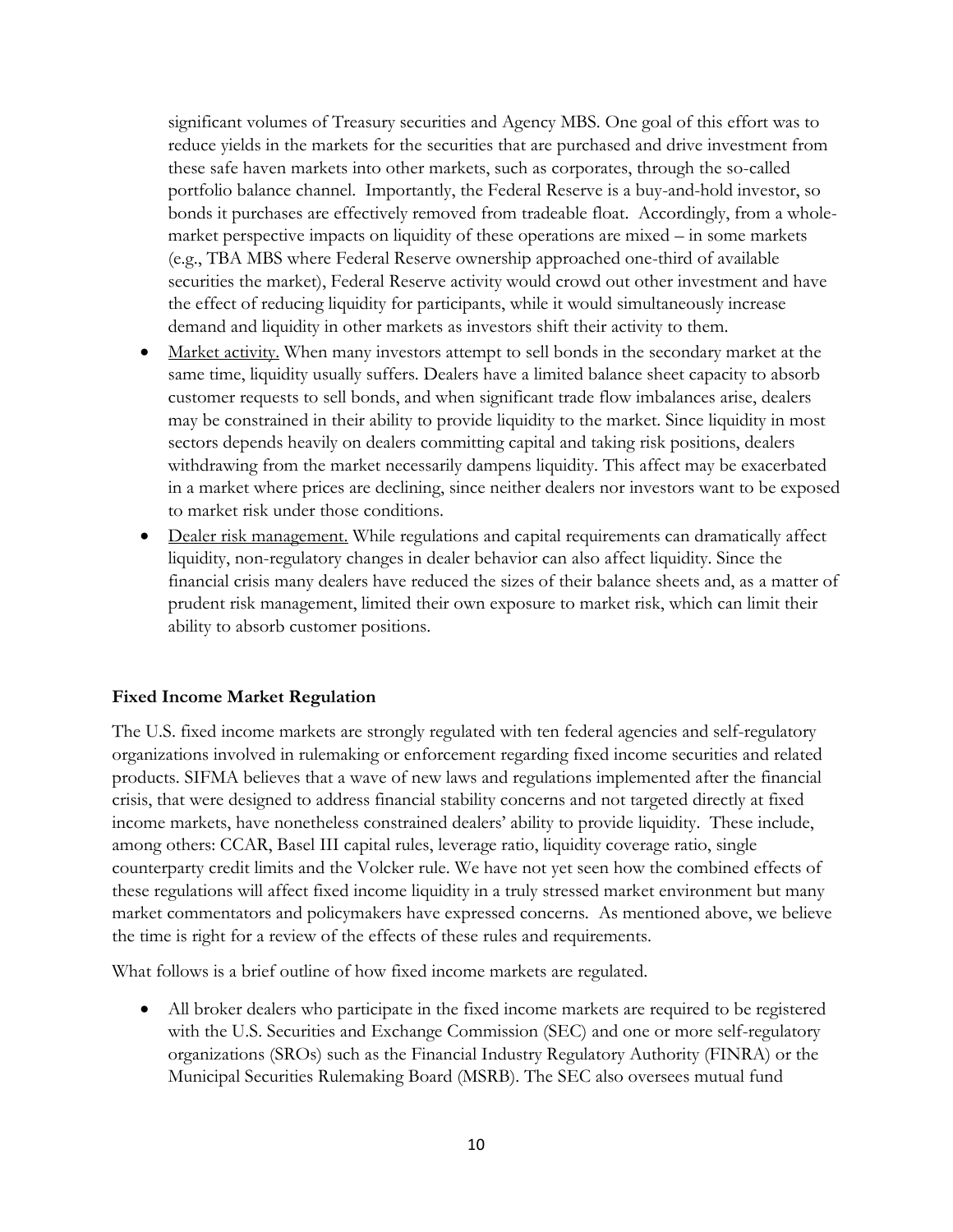companies and registered investment advisors and Automated Trading Systems (ATSs). The SEC and FINRA also regularly examine bond dealers to check for regulatory compliance.

- Bank regulators, including the Federal Reserve Board (the "Fed"), the Office of the Comptroller of the Currency (OCC) and the Federal Deposit Insurance Corporation (FDIC) make rules that impact bank and bank holding company participation in the markets, including areas such as capital and liquidity.
- The U.S. Treasury Department is the primary rule maker with regard to the market for U.S. government securities.
- The Commodity Futures Trading Commission and the National Futures Association oversee the markets for fixed income derivatives.
- The Federal Reserve Bank of New York exercises oversight of the primary dealers.
- Finally, the Department of Labor oversees entities that manage investments that fall under the Employee Retirement Income Security Act of 1974 (ERISA).

In the area of investor protection, U.S. regulators have several areas of focus. FINRA and the MSRB have rules in place that require dealers to have a "reasonable basis to believe" that investments they recommend to customers are suitable. In addition, dealers are required to provide investor customers with prospectuses, official statements or other key disclosure information at the time they recommend an investment. FINRA and the MSRB also have rules in place to help ensure that investors pay or receive fair prices for the securities they buy or sell and rules that require dealers to report relevant information about an investment to a customer at the time of a transaction, as well as certain best execution obligations. The SEC oversees mutual fund companies and registered investment advisors to ensure that investors receive clear information about investments in their funds and that asset managers adhere to a fiduciary duty with regard to customers' investments.

The SEC has a panoply of disclosure rules in place that (among other things) require an issuer of registered securities to produce a prospectus at the time that bonds are offered for sale. SEC rules also require corporate securities issuers to publish annual, audited financial statements, quarterly financial statements and notices of certain events that could affect the value of their securities.

Securities are also issued in non-registered forms, most notably in the so-called Rule 144A market. While these securities are not registered with the SEC, and not necessarily subject to disclosure rules applicable to registered offerings, they remain subject to the SEC's anti-fraud regulations such as rule 10b-5 and other requirements that provide investor protections. SIFMA members believe that, in some sectors, burdensome and unnecessary increases in registration requirements have increased risk to issuers and underwriters, driving issuance into the unregistered markets (e.g., private-label MBS).

Disclosure rules in the municipal bond market do not apply directly to issuers. However, the SEC has rules in place designed to help ensure that both at the time of issuance and on an ongoing basis, investors have ready access to issuer financial and risk information. Financial information from corporate issuers is available to investors free on the SEC's EDGAR platform, and municipal bond information is available on the MSRB's EMMA platform.

In the area of price transparency, both FINRA and the MSRB have rules in place that require dealers to report the prices of most agency, corporate, mortgage- and asset-backed, and municipal bond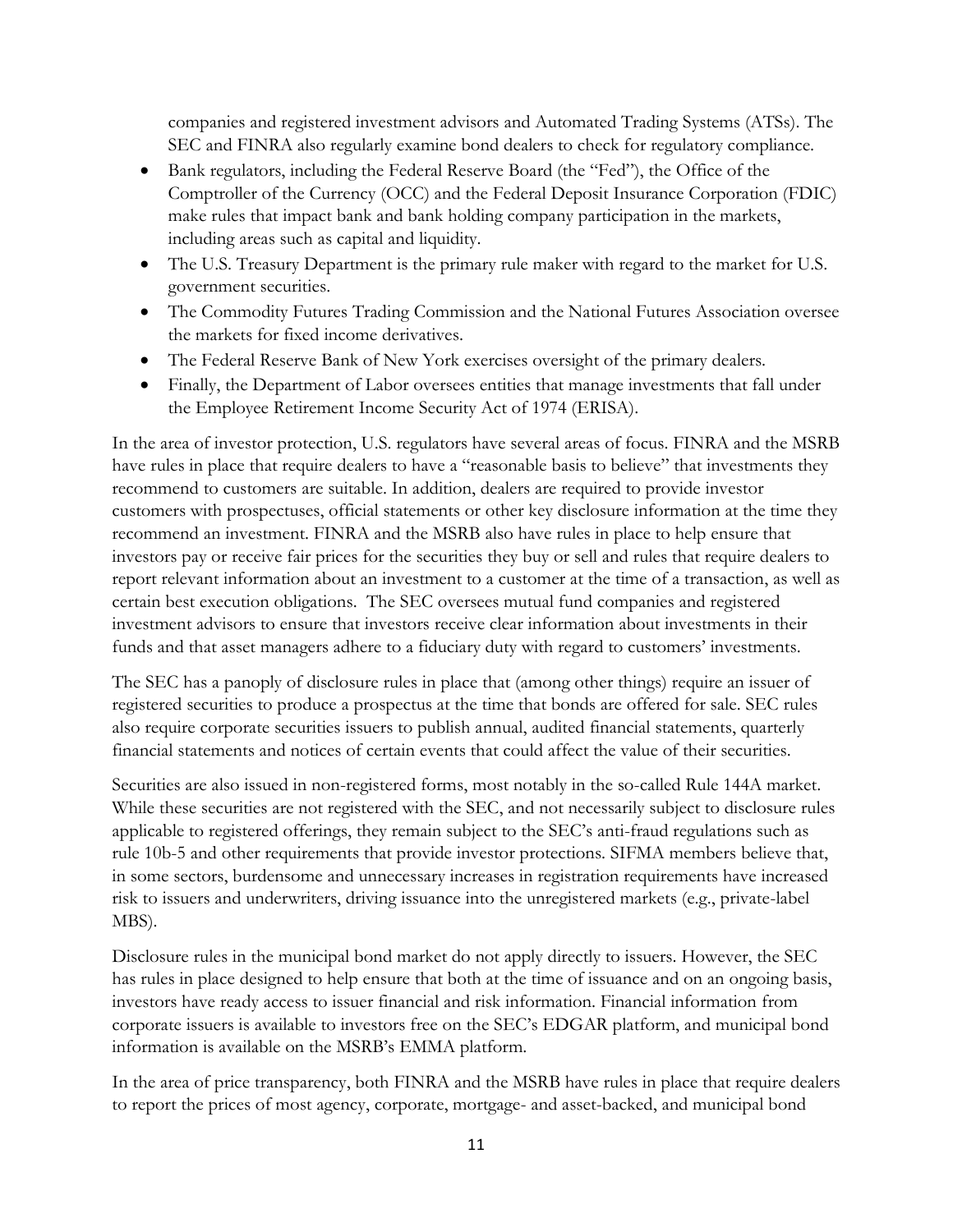transactions to a central repository. This trade information is publicly disseminated for most of these markets through FINRA's TRACE system and the MSRB's EMMA platform, in real-time in the case of agency, corporate and municipal securities.

Prudential regulation is mostly the purview of the SEC (for broker-dealers) and the federal banking agencies, the Fed, the OCC and the FDIC (for banks). These agencies have in place rules that require broker-dealers and banks to hold minimum levels of capital against the investments they hold, providing a "cushion" against losses the bank may suffer if positions they hold perform poorly. The bank regulators' "risk-based" capital rules account for the relative risks of various categories of investments, and in general require banks to hold more capital against riskier positions. Banking agencies also have rules in place to limit leverage and to help ensure that banks have sufficient liquid investments that they can sell quickly if the need arises. In addition, the "Volcker Rule," a provision of the Dodd-Frank Act, prohibits banks from engaging in "proprietary trading" of many categories of investments, including certain fixed income securities.

## **Corporate Bond Market Overview**

The corporate bond market provides the means for businesses to raise capital to finance investment in new capital assets. The primary market is active and in recent years and has experienced significant growth given the interest rate and economic climate with both a rise in annual issuance (together with a rise in the average deal size) and a commensurate rise in the dollar volume of bonds outstanding. For example, investment grade corporate bond issuance in grew from \$1,032 billion in 2012 to \$1,286 billion in 2016 (a 24.6% increase) while the size of the overall corporate bond market or dollar volume of bonds outstanding was approximately \$8.5 trillion in 2016, a 21% increase since 2012 (i.e. \$7 trillion). In 2016 average daily trading volume in U.S. corporate bonds was \$30.0 billion. By comparison, average daily stock market trading volume in 2016 was \$273 billion. Looking at trading in relation to the size of the market, in 2016 average daily corporate bond trading volume represented 0.35% of total volume outstanding at the end of the year. In the equity market, trading volume represented 0.94% of end-of-year market capitalization.<sup>13</sup>

As discussed in the introduction, access to the market for smaller issuers has declined in recent years, as growth (or decline) in issuance is clearly correlated to issuer size. (See Chart 8)

 $\overline{\phantom{a}}$ <sup>13</sup> Derived from SIFMA statistics, available at<http://www.sifma.org/research/statistics.aspx>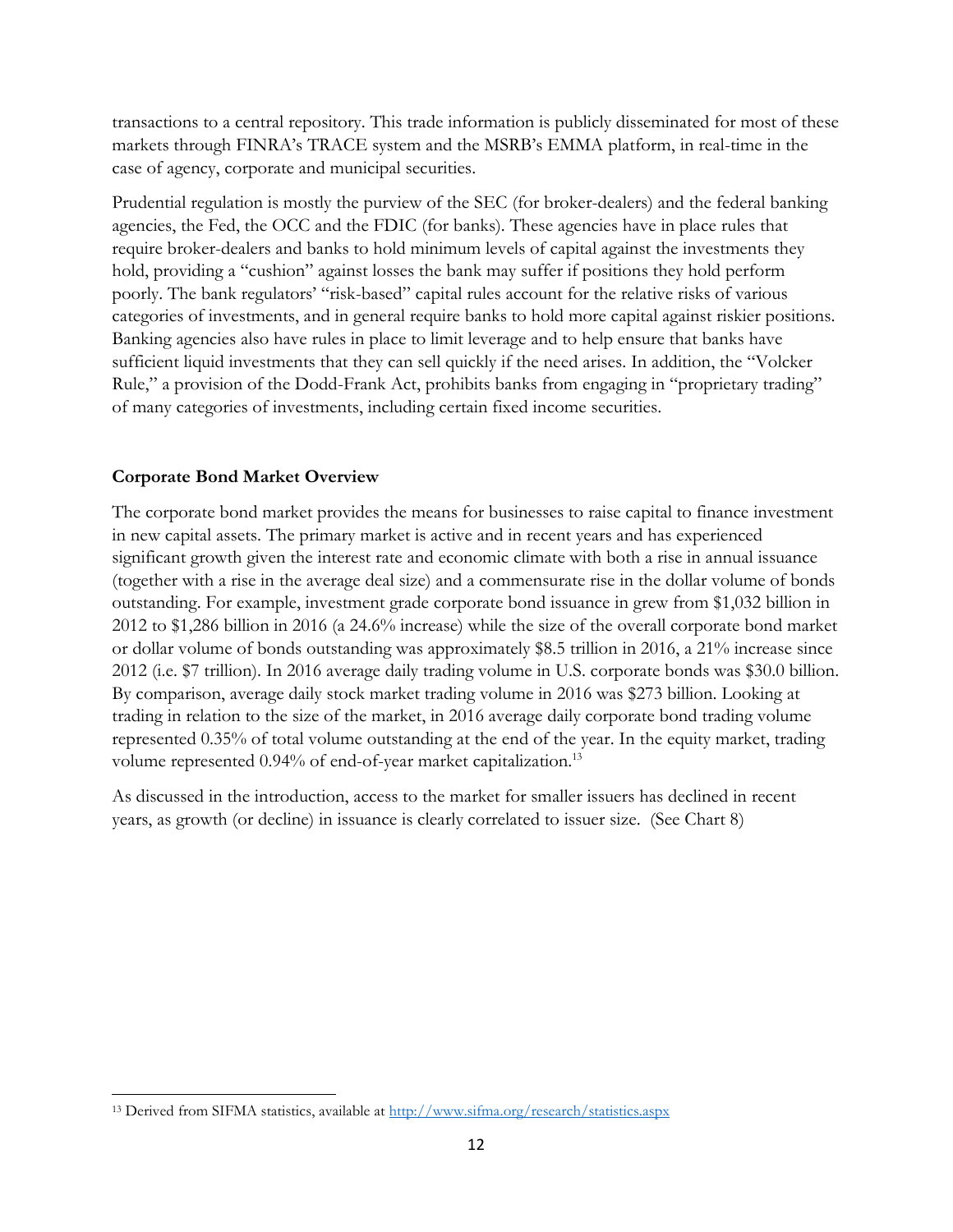

Landscape, April 28, 2017, at 9.

Secondary market trading volume in most fixed income markets is unsurprisingly dominated by trading in newly issued securities. Corporate bonds tend to trade very actively in the weeks immediately following a new issuance and trading activity wanes considerably as bonds come to rest with more buy-and-hold investors. Similar to the municipal securities market, it is not uncommon for individual bonds to trade very infrequently in the secondary markets which can make price discovery more challenging.

Market structure for corporate bonds, which had historically relied heavily on dealer intermediation over the phone, has been evolving in recent years to adapt to a host of regulatory and market forces. Importantly, there has been significant competition and innovation in electronic trading platforms and increased investment in data aggregation and client connectivity among market participants. There are now likely to be upwards of 20 operational electronic platforms serving the corporate bond space compared to only a handful in  $2010^{14}$  and the electronic trading of investment grade corporate bonds has grown from approximately 8% in 2013 to 20% in 2015<sup>15</sup>. A number of new electronic trading platforms have functionality that allows any market participants, dealers or investors, to trade directly with each other. While adoption of electronic trading has been incremental, the growth in electronic trading platforms for corporate bonds will most certainly change the way many corporate bonds trade over time even with some or even significant continued reliance on dealer intermediation. Electronic trading has been dominant in retail-size transactions, but institutional market participants have [begun] increased their use of new trading mechanisms as well, albeit slowly. The market share of the top 10 dealers in what FINRA categorizes as "more active" corporate bonds is 69%, while the same measure is 56% in what they classify as "less active" corporate bonds.<sup>16</sup>

 $\overline{\phantom{a}}$ <sup>14</sup> SIFMA, 2016 Electronic Bond Trading Report, (Feb 2016), available at: <http://www.sifma.org/issues/item.aspx?id=8589958906>

<sup>15</sup> Greenwich Associates, "The Continuing Corporate Bond Evolution", (Q4 2015). Please note that Greenwich Associates interviewed 1,063 US Institutional Investor active in Fixed Income between February and April 2015 to gather the information on Corporate Bond electronic trading.

<sup>16</sup> FINRA, Analysis of Securitized Asset Liquidity, (June 2017), at 14.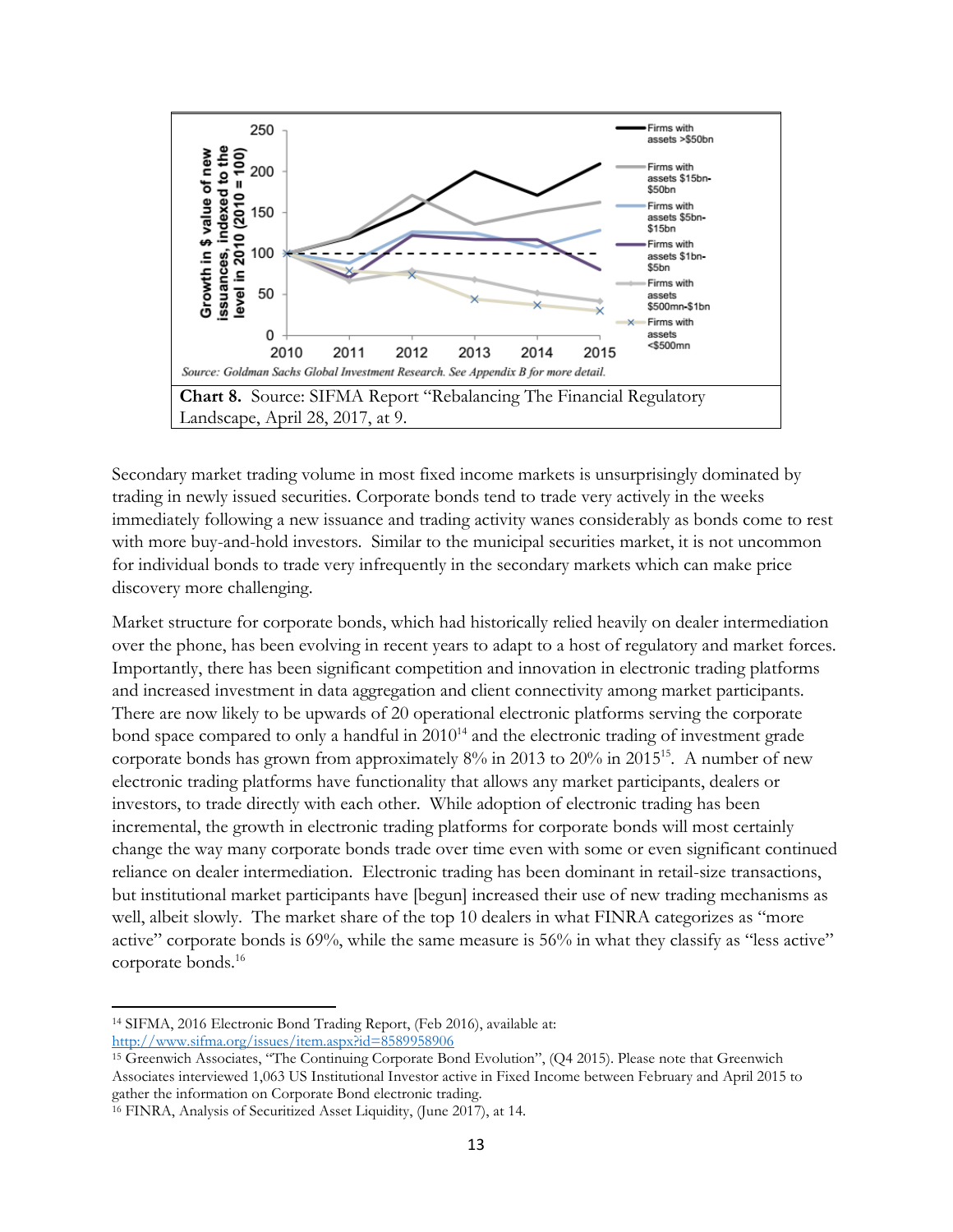There has been also been an increasing focus among corporate bond market participants on better data capture and more efficient use of trade data to aid in price discovery and in finding ready buyers, and a marked increase in the availability and utilization of pricing systems in that regard to both price bonds and measure best execution.

New market regulations, especially the Volcker Rule and rules governing capital and liquidity, have affected dealers' willingness to make markets and readily commit capital in corporate bonds. Unsurprisingly, the New York Federal Reserve Bank's Liberty Street Economics team recently summarized a separately published study that found that institutions more affected by post-crisis regulation are less able to intermediate customer trades.<sup>17</sup> Compressed bid-ask spreads are often cited as evidence of continued strong liquidity and an efficient market. However, liquidity can be measured in a number of ways and one metric won't give an accurate picture of the health of the marketplace as a whole. As the Greenwich Associates survey result shown in Chart 7 suggests, a significant percentage of survey participants believe larger trade sizes are difficult to execute. A 2015 FINRA Analysis on Corporate Bond Liquidity also indicated there is evidence that finding liquidity is now associated with smaller trade sizes, more transactions and larger dealer networks and while the absolute number of block trades continues to increase, the proportion of block trades to total volume is also falling as is the average trade size.<sup>18</sup> Importantly, these reference points may reflect a market in transition where liquidity is more dynamic and where market participants are trying to adapt.

### **Corporate Bond Market Policy Questions**

 $\overline{\phantom{a}}$ 

New market regulations, especially the Volcker Rule and rules governing capital and liquidity, have affected dealers' willingness to make markets and readily commit capital.

Recently published data shows that the Volcker Rule has impacted firms' ability to make markets and provide market liquidity—particularly in times of stress. A recent Federal Reserve staff paper concluded that "the Volcker Rule has a deleterious effect on corporate bond liquidity and dealers subject to the Rule become less willing to provide liquidity during stress times."

This adverse impact on market liquidity will cause the greatest problems in times of stress. During times of stress, financial institutions will be disincentivized from providing liquidity, precisely when it is most needed, if trading in a stressed environment subjects them to regulatory risk and potential second-guessing resulting from the unclear and complex standards of the current Volcker Rule.

Also of relevance to this discussion is the recent FINRA proposal to modify Rules 2241 and 2242 governing investment research.<sup>19</sup> FINRA's proposal would to create a limited safe harbor for specified brief, written analysis distributed to eligible institutional investors that comes from sales

<sup>17</sup> New York Fed's Liberty Street Economics blog published on the Capital Markets page: Dealer Balance Sheets and Corporate Bond Liquidity Provision, (May 2017), available at

http://libertystreeteconomics.newyorkfed.org/2017/05/dealer-balance-sheets-and-corporate-bond-liquidityprovision.html

<sup>18</sup> FINRA published an Analysis on Corporate Bond Liquidity, available at: [https://www.finra.org/sites/default/files/OCE\\_researchnote\\_liquidity\\_2015\\_12.pdf](https://www.finra.org/sites/default/files/OCE_researchnote_liquidity_2015_12.pdf)

<sup>19</sup> FINRA Regulatory Notice 17-16, "Desk Commentary Safe Harbor," April 2017.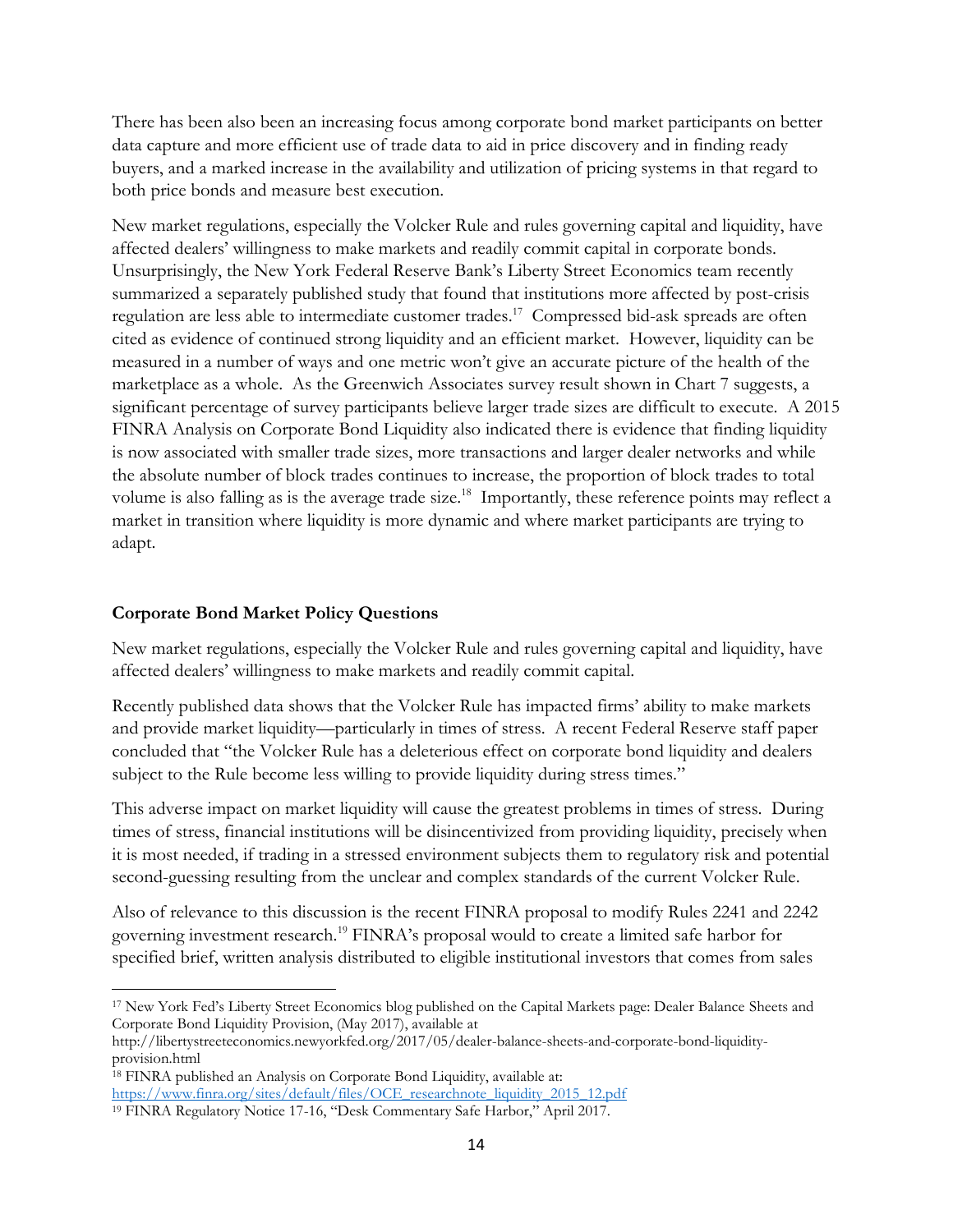and trading or principal trading personnel but that may rise to the level of a research report, known as "desk commentary". The proposed safe harbor would be subject to conditions, including compliance with a number of the Rule 2241 or Rule 2242 provisions to mitigate research-related conflicts. In addition, the proposed safe harbor would require firms to include a "health warning" on desk commentary and to obtain negative consent from eligible institutional investors to receive such commentary.

In our response to the FINRA proposal we argued that that certain "conflict management" provisions relating to investment banking should be eliminated and modified because these provisions, as currently contemplated, would preclude sales and trading personnel who author eligible desk commentary from engaging in many ordinary course activities. <sup>20</sup> These restrictions may be particularly onerous for smaller firms that have limited resources and are less likely to have dedicated investment banking personnel with certain structuring expertise that exists in sales and trading.

While we provided substantive and constructive comments to the proposal, we are not aware of any substantial investor concerns that have arisen from historical or existing desk commentary content or perceived conflicts of interest to warrant the proposal and we remain concerned that valuable communication tools could be unnecessarily stifled to the detriment of the marketplace. We believe that most desk commentary does not risk technically being considered a research report. From our perspective, most desk commentary lacks analysis and to the extent desk commentary contains analysis, it would not be sufficient to make an investment decision.

Finally, FINRA recently issued a request for comment as part of its FINRA360 initiative intended to streamline FINRA's rules that affect the access to capital among securities issuers.<sup>21</sup> In our response<sup>22</sup> we argued, based on our member firms' experience, that FINRA's debt research rule has eroded the frequency and quality of interactions between debt research and trading desk personnel, putting both at a significant information disadvantage. Given the relative complexity of the debt market and the breadth of debt security classes, debt research analysts need access to current market information from traders, and traders need research analyst input to accurately price positions for clients and manage firm risk.

This issue is particularly acute when significant news stories or corporate events are announced, and the absence of guidance from an analyst can prejudice a trader's ability to price debt securities in real time. Additionally, the absence of this information negatively affects investors' ability to make informed decisions on debt securities in their portfolios, constraining market liquidity in less liquid securities or during times of market stress.

Although FINRA permits certain interactions between research and trading, the boundary of permitted and prohibited interactions is are confusing and does not go far enough to give firms comfort that certain communications are appropriate, thus discouraging debt analysts from engaging

<sup>20</sup> Letter from Sean Davy, SIFMA, to Jennifer Piorko Mitchell, FINRA, on Desk Commentary Safe Harbor from FINRA Equity and Debt Research Rules, May 31, 2017.

<sup>21</sup> FINRA, Regulatory Notice 17-14, "Capital Formation" (April 2017).

<sup>&</sup>lt;sup>22</sup> Letter from Sean Davy, SIFMA, to Jennifer Piorko Mitchell, FINRA, on Request for Comment on FINRA Rules Impacting Capital Formation (June 6, 2017).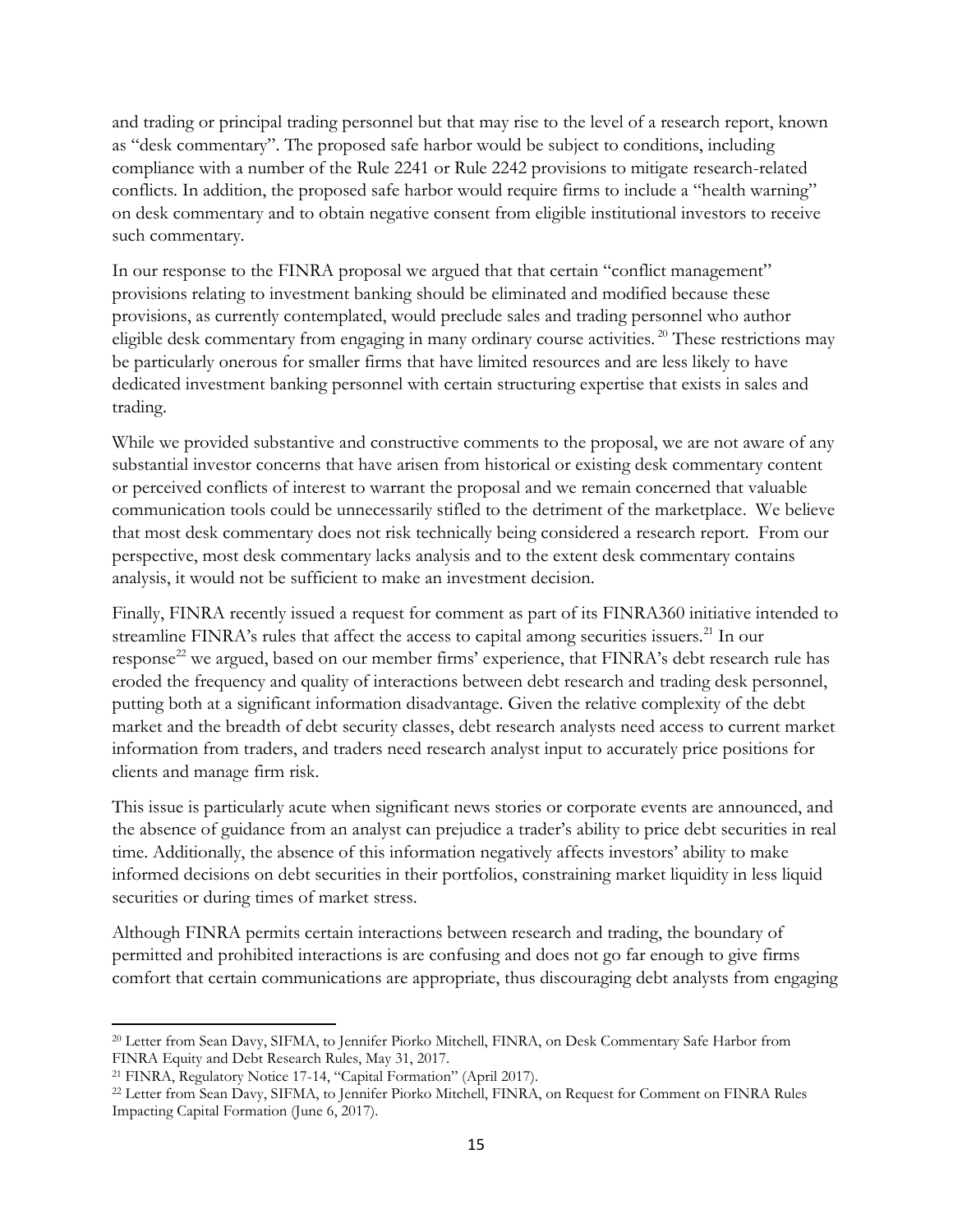in even permissible interactions. FINRA should revise the rule or otherwise issue guidance to provide both clarity and greater flexibility to the interactions between research and trading to avoid these unnecessary impediments.

### **Treasury Market Overview**

 $\overline{\phantom{a}}$ 

The importance of the U.S. Treasury market to the national—indeed, the global—economy cannot be overstated. **<sup>23</sup>** This market is unique and provides key functions that underlie financial markets throughout the world.

The U.S. Treasury market, the largest segment of the fixed income market, continues to function well in its role providing the benchmark risk-free rate for the global economy. This unique, resilient, and robust market serves multiple roles including as the transmission mechanism for monetary policy, as a safe-haven investment particularly during times of financial stress, and, most importantly, as the source of stable and efficient and low-cost funding for the Federal government. Treasury securities also underpin the new prudential regulatory framework for liquidity of U.S. and many other global financial institutions that has made our financial system significantly more resilient. Recent reviews of the changes in this market have noted the participation of new types of participants and a significant move to electronic dealing.

Given the importance of this market, continued study and review of these changes is necessary to ensure that the Treasury market remains the efficient centerpiece of the economic framework. Any changes to regulation should be carefully calibrated to support both the resiliency and the role of the Treasury market and recognize the unique structure and auction process that has allowed the Treasury to finance government activity at a low cost to taxpayers. We note recent market improvements, most notably the collection, set to begin in July 2017, of secondary market transaction data for use by Treasury and the regulators and supervisors. Additional changes, including public dissemination of secondary market transaction data, need further careful study to ensure that no harm comes to this market.

Treasury's ability to borrow to finance the federal government's debt is built around a truly unique, principal-based market structure, one that is not easily (or appropriately) comparable with more traditional agency (e.g., equities) markets. The fundamental starting point of this market rests in the Treasury auction process.

Treasury has structured the auction process to minimize government costs by promoting broad, competitive bidding. Primary dealers—banks and broker-dealers that have been approved to trade in U.S. Treasuries with the Federal Reserve Bank of New York (New York Fed)—have traditionally constituted the largest group of buyers in such auctions (bidding on behalf of their own accounts or

<sup>&</sup>lt;sup>23</sup> Our description of the Treasury market is drawn from the SIFMA/ABA letter, dated April 22, 2016, in response to the Treasury's 2015 Request for Information. The letter is available at [http://www.sifma.org/comment](http://www.sifma.org/comment-letters/2016/sifma-submits-comments-to-the-treasury-in-response-to-rfi/)[letters/2016/sifma-submits-comments-to-the-treasury-in-response-to-rfi/.](http://www.sifma.org/comment-letters/2016/sifma-submits-comments-to-the-treasury-in-response-to-rfi/) For a comprehensive description of the market and market participants, see "Emerging Issues in the Functioning of the US Treasury Market," April 22, 2016, published by Promontory Financial Group and available at [http://www.promontory.com/Articles/Insights/4/22/16\\_-](http://www.promontory.com/Articles/Insights/4/22/16_-_Emerging_Issues_in_the_Functioning_of_the_US_Treasury_Market/?terms=treasury%20market) Emerging Issues in the Functioning of the US Treasury Market/?terms=treasury%20market.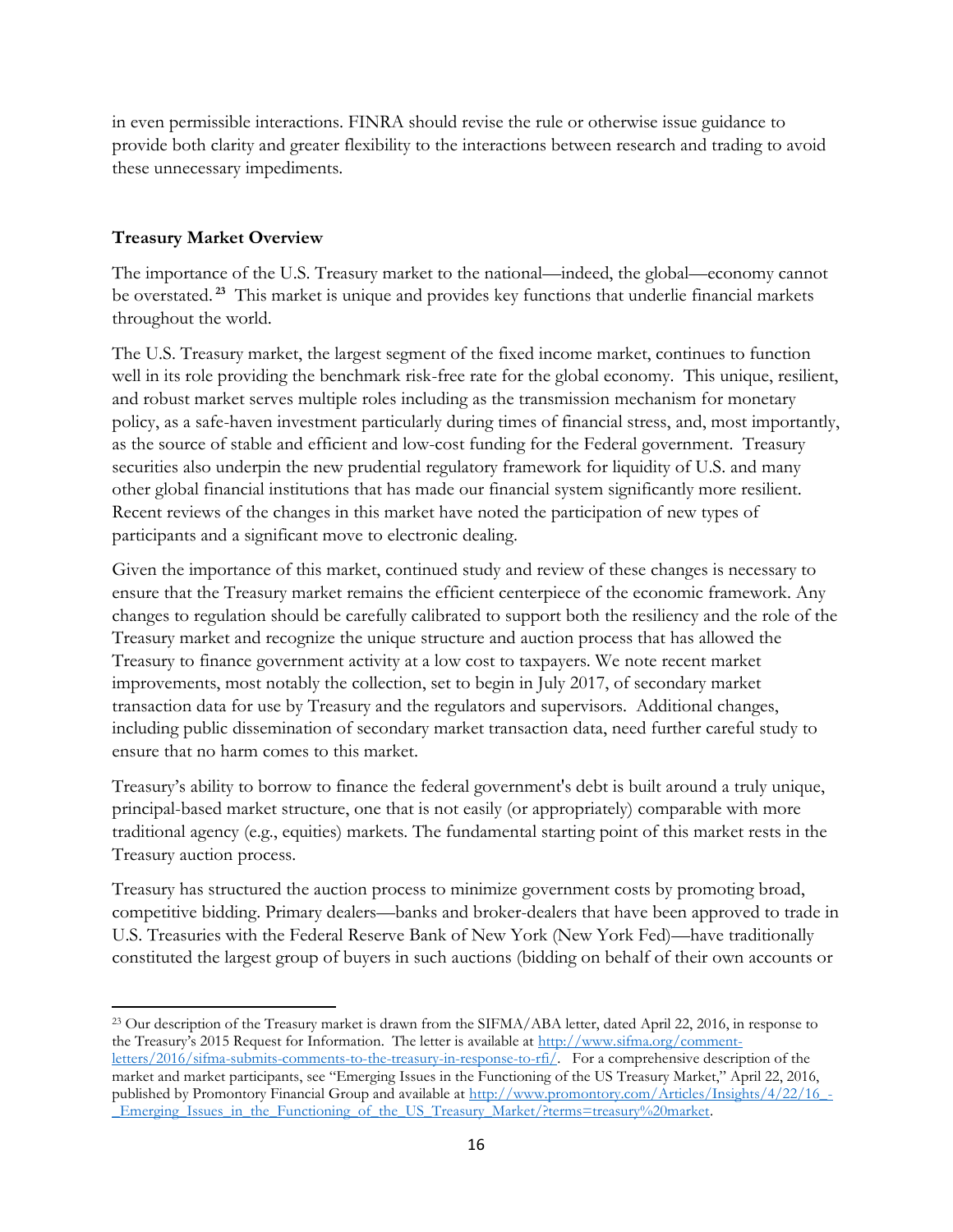on behalf of identified customers).<sup>24</sup> Other direct auction bidders include investment funds, pensions and retirement funds, insurance companies, foreign accounts and others. Primary dealers are, however, the only market participants who are obligated to participate in all auctions of U.S. government debt, with all bids to be made (at a minimum), for an amount of securities representing their pro rata share of the offered amount.

The New York Fed further expects primary dealers to act as "responsible counterparties and market participants in their overall conduct and support of market efficiency and liquidity." The obligation to support market liquidity extends not only to on-the-run securities, but also to a host of less liquid off-the-run securities. In meeting those obligations set forth by the New York Fed, and in attempting to satisfy market and client demands, primary dealers are frequently required to commit capital in significant size. Principal trading activity in the "when-issued" market, during auctions, in the aftermarket of auctions, and in the secondary market (including with respect to off–the-run securities) correspondingly requires these dealers to hedge their positions with other treasury products (both in the specific security and other related securities) on a confidential basis. The ability of primary dealers to do so is critical to the overall functioning of the U.S. Treasury market and to helping maintain appropriate levels of liquidity in this market.

Other market participants are not similarly bound by the market-making obligations that put primary dealers in a position of providing both buy and sell quotes on a more-or-less continuous basis. Corporate hedgers and hedge funds, for example, seek to hedge specific business risks but do not serve clients as in a typical broker-dealer business model, and are generally liquidity takers, rather than liquidity providers. Principal trading firms (PTFs) similarly do not serve clients, but play a more pronounced role in providing liquidity, trading for their own accounts and in volume to maximize profit on all trades, for which very limited capital is committed. Asset managers, by contrast, serve investors and clients as fiduciaries, on a low-leverage, long term investment basis, and while they have the capacity to provide liquidity, their primary obligation is to serve their clients and investors, making them predominantly liquidity takers. At the same time, each of these non-primary dealer market participants contributes in unique and important ways to the liquidity profile of the U.S. Treasury market.

A wide range of market participants—including bank portfolio and asset managers, fixed income and swaps dealers, bond underwriters, and mortgage bankers and servicers—rely on Treasury securities to actively assume interest-rate risk or to manage the rate risk inherent in their business activities. Each of these participants will have a unique risk profile—by term and duration, scale, and variability. Collectively, they rely on the availability of Treasury securities across an extensive term structure for their investment and hedging needs.

The characteristics of the market also vary significantly across product segments, particularly with respect to the on-the-run and off-the-run segments, with the on-the-runs trading much more frequently and electronically (i.e., typically on many-to-many platforms in both the cash and futures markets).

 $\overline{\phantom{a}}$ <sup>24</sup> The New York Fed currently recognizes 23 primary dealers. The primary dealers list is available at [https://www.newyorkfed.org/markets/primarydealers.](https://www.newyorkfed.org/markets/primarydealers)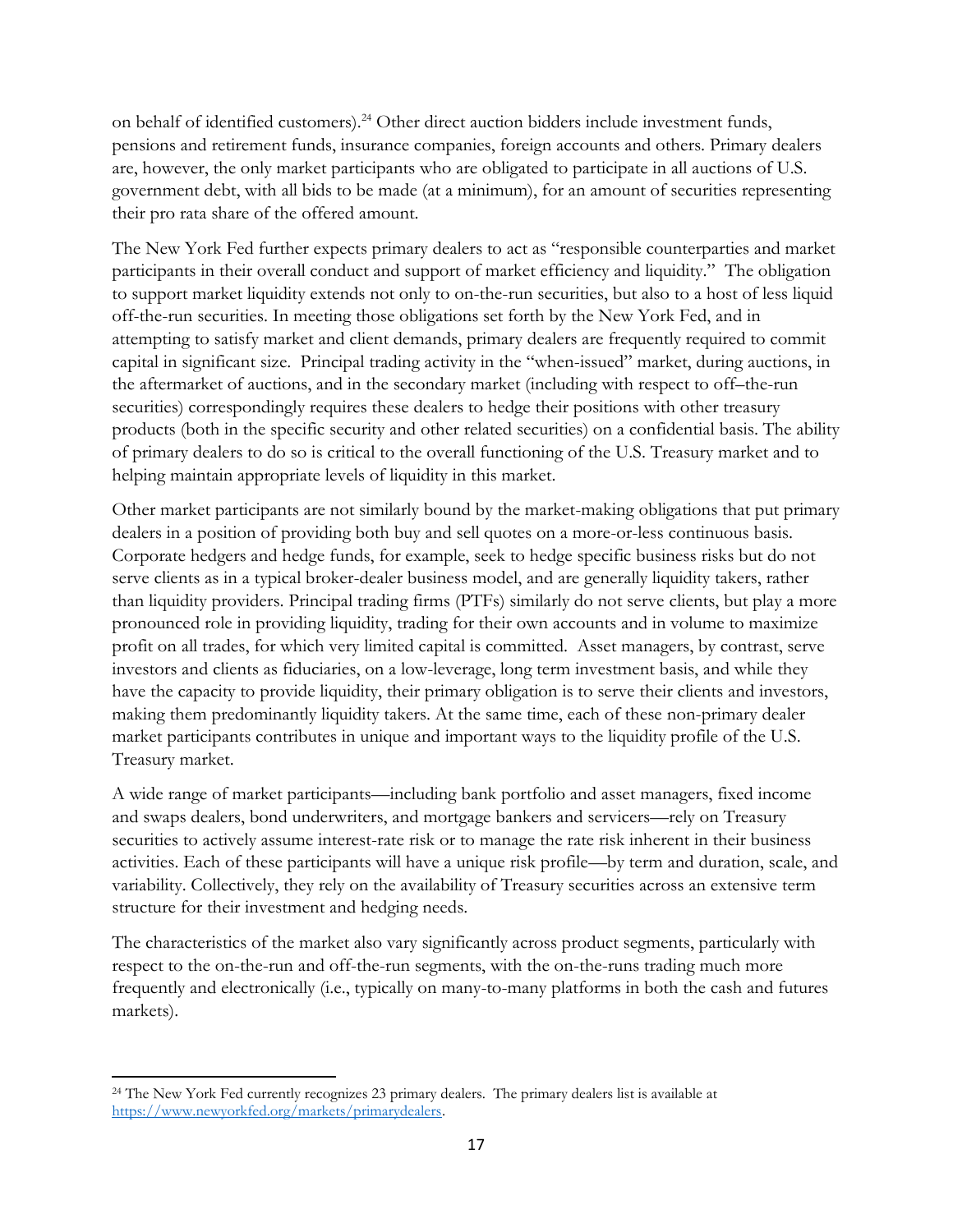Significant differences among market participants may also be seen in their business models, functions, trading practices and strategies. Some factors and forces that have been reshaping the Treasury market have enhanced liquidity and stability, and others have had more negative effects. In addition, the suggestion by some that cash Treasuries trading activity may be shifting toward the futures market, or other markets, increases the importance of understanding the reasons for these changes, and how an appropriate regulatory response could enhance market operations while facilitating greater liquidity.

#### **Treasury Market Policy Questions**

#### **Official sector data repository**

SIFMA fully supports increasing official sector (*i.e.*, market and prudential regulators) access to data related to U.S. Treasury market transactions. We strongly believe that the official sector must have access to the data necessary to carry out its various regulatory functions, to develop a more comprehensive understanding of U.S. Treasury market activity and to improve Treasury's ability to oversee market liquidity, resiliency and efficiency. SIFMA has been working with its members as they prepare to begin reporting secondary market Treasury transactions to FINRA through the TRACE reporting engine. We believe once fully implemented this will materially increase the official sector's ability to fulfill its market surveillance duties. To enhance the data available to regulators, consideration should be given to including market participants who are not currently subject to TRACE reporting requirements.

#### **Public dissemination of Treasury transaction data**

With respect to further public dissemination of Treasury secondary market activity, SIFMA's feedback from members indicates that there is an abundance of publicly available information sufficient to allow market participants to obtain information needed to trade in a competitive, fair and efficient manner. Indeed, the unique nature of the Treasury market and the Treasury auction process, with the need for primary dealers to be able to hedge their positions on a confidential basis, counsels extreme caution in moving forward with additional public disclosure.

For the most liquid segment, on-the-run securities, executions and a range of other data are observable by monitoring information available from the primary execution venues for these products. Specifically, we believe there is considerable price transparency in the on-the-run market through trading platforms such as BrokerTec and NASDAQ Fixed Income (previously known as eSpeed) and the futures markets, where indicative bids and offers are available and executable, and, for customers, through direct access to dealer franchises. With respect to less liquid products (*e.g.*, off-the-run securities), indicative pricing and other market data are available from Tradeweb and Bloomberg, and customers also have multiple options for direct access to dealer franchises that can also provide indicative bids for less liquid products.

We do not believe that increased reporting of Treasury transactions to the public would have any net positive effect on improving market functionality or liquidity. Specifically, we believe that there are significant identifiable and predictable risks to market diversity, liquidity and resiliency that arise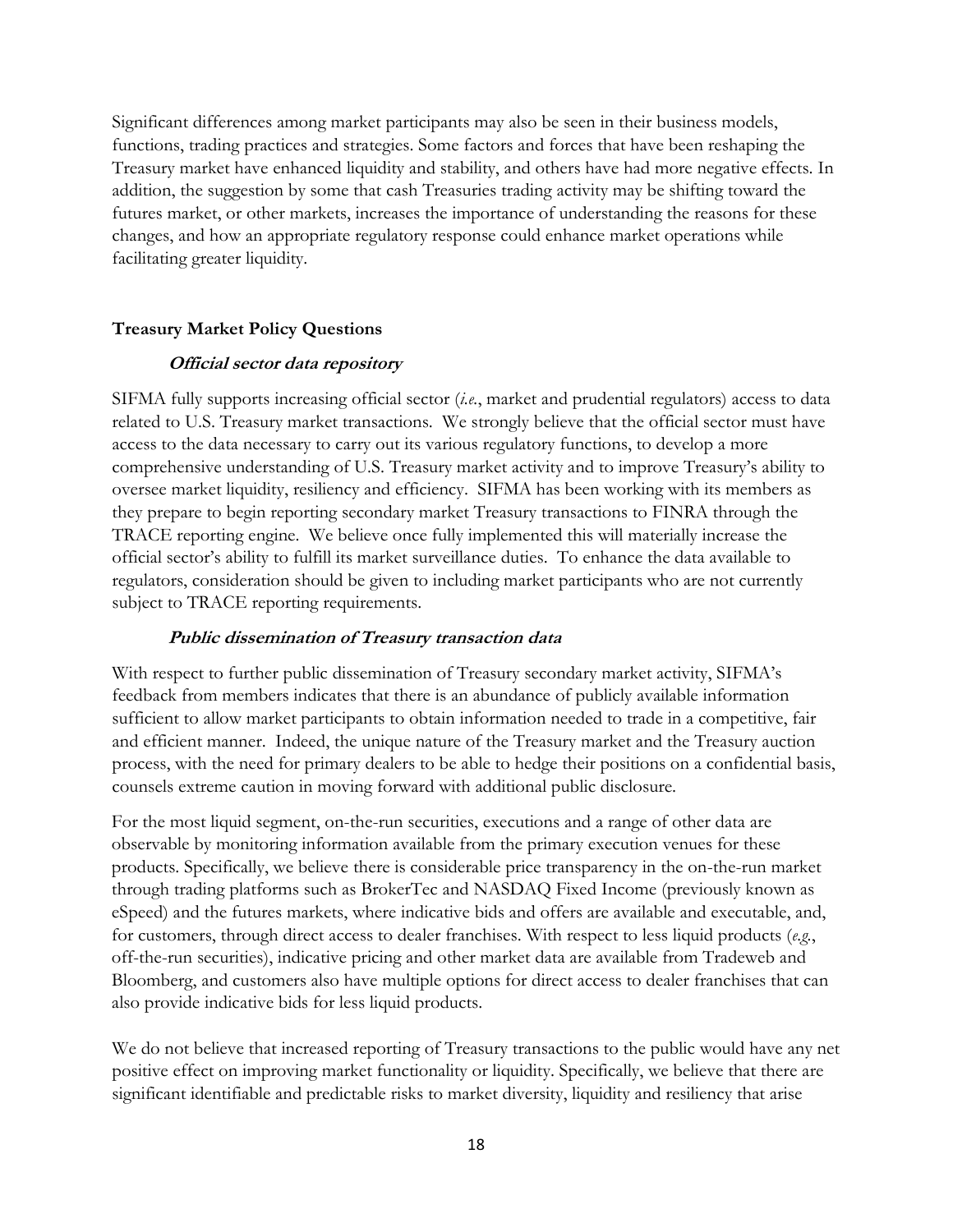from the prospect of mandatory increased public disclosures that outweigh any potential—as yet unidentified—benefits. Two aspects should be considered in this context: (i) large positions/client accommodation, and (ii) primary dealers' ability to hedge.

We believe that a range of market participants would be inhibited in their investing activity if they deemed the detail and frequency of public data dissemination too high, particularly for the off-therun market and large trades across market segments (which also require time to hedge). Parts of the Treasury market are very concentrated and transactions occur in large sizes.<sup>25</sup> Third-party investors, particularly those providing the principal-based liquidity that is so critical to this market, have a legitimate and well-established interest in maintaining the confidentiality to be able to trade without concern that too much public information will hurt bilateral price formation.

Similarly, the ability of primary dealers to hedge their positions around Treasury market auctions and in meeting counterparty demand in the secondary market, which is critical for such market participants to continue serving as principal-based liquidity providers for a diverse investor base, would be compromised if they were unable to do so on a confidential basis. Without this ability, it would be materially more difficult for primary dealers to commit significant amounts of capital to satisfy market and client demands, and to meet their obligations set forth by the New York Fed. Given the importance of primary dealers' role in the auction process, and for maintaining liquidity in the market, SIFMA believes that the prospect of losing confidentiality for these market participants would have serious consequences for their critical role and the market more broadly.

# **Mandatory Central Clearing**

Additionally, SIFMA supports the further investigation and study, to be led by Treasury, of the potential costs and benefits of implementing a mandatory central clearing requirement for the cash Treasury market, and we believe this study should consider all potential forms of a clearing requirement that could be implemented across the cash Treasuries product ecosystem (*i.e.*, on and off-the run issues, the when-issued market, repos, etc.). We also support further study and evaluation of the costs and benefits of mandatory centralized repo clearing.

# **Capital and Liquidity**

As noted above, liquidity and capital requirements have had a material impact on banks' traditional role as primary dealers and their associated market-making function in the Treasury market and their willingness and ability to hold inventory. Specifically, SIFMA believes that the measurable reduction in primary dealer inventory and market-making capacity that is potentially affecting Treasury market liquidity can be tied, at least in part, to banks' responses to the implementation of new prudential regulations. The new rules increase the amount and quality of capital that banks have to hold and introduce a minimum leverage ratio requirement designed to limit excessive

l <sup>25</sup> *See* Joint Staff Report at 52.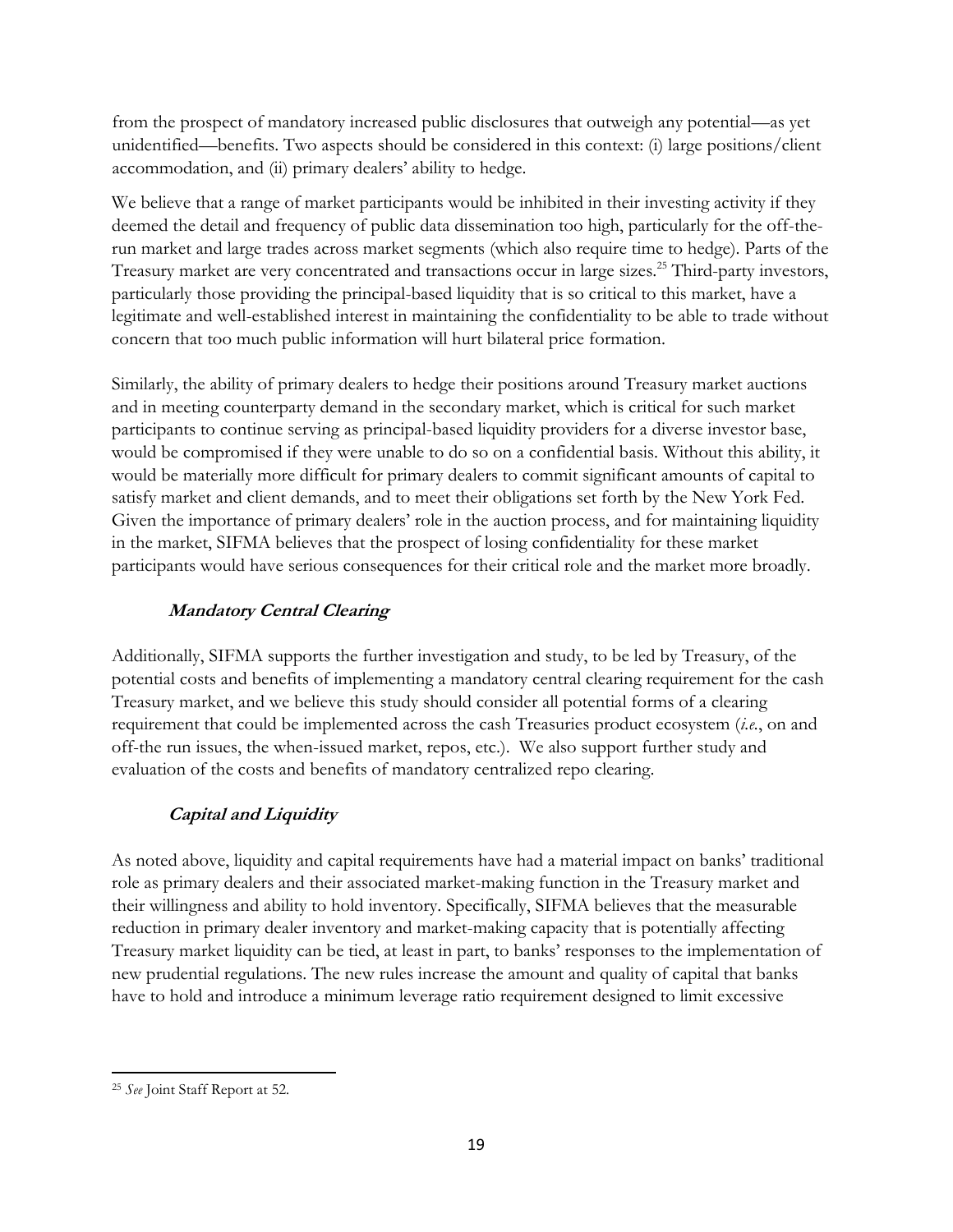leverage in the banking sector.<sup>26</sup> We are supportive of the capital and liquidity regulations that have been put in place since the crisis to improve the safety and soundness of banking institutions. We are concerned, however, that the resulting reduction in primary dealer inventory and market-making capacity being driven by what is, in some cases, non-harmonized capital rules that target the same risk numerous times, may be hampering the ability of other market participants to execute trades, particularly in stressed environments. This is because as the mandate of the franchise business is narrowed by external regulatory requirements, the ability to service customers is constricted.

The requirement for bank-affiliated primary dealers to hold High Quality Liquid Assets (HQLA) illustrates our concern. As banks, such primary dealers are required to hold a buffer of HQLA, *e.g.*, Treasuries, to meet the requirements of the Liquidity Coverage Ratio (LCR) rules. The increased demand for HQLA has decreased their supply (and has decreased the level of inventory that may otherwise be available). Relatedly, higher capital charges on banks for low yielding assets have increased the banks' need to hold higher yielding collateral and decreased their ability to act as dealer or market makers in low yielding assets such as Treasuries. At the same time, the cost of financing capital has increased. Banks traditionally use repo markets to finance trading and marketmaking activity. Because repos were traditionally assigned low risk weights, since they are normally fully collateralized with high quality collateral, banks only needed to allocate limited capital to repo positions. However, banks now face higher capital charges to account for counterparty credit risk from repo exposures.<sup>27</sup>

As the capital constraints on banking institutions continue to increase due to recent proposed changes to capital and leverage ratio calculations, banks' willingness to engage in such low margin businesses will likely come under increased pressure and their ability to step in and support the market during times of stress will be challenged. The liquidity being provided by PTFs has filled the liquidity void under normal market conditions to some extent, but market depth has become more fleeting in general. Moreover, less diversity in liquidity providers leads to less resiliency, particularly during stress periods.

We believe that a review of the coherence of the current regulatory regime is timely and should include, among other assessments, an evaluation of several issues, including, for example, how the Treasury market is impacted by the LCR. As described above, under the LCR, banks are on one hand forced to hold HQLA, such as Treasuries, and on the other hand they are forced to hold more capital as a result of holding these very same assets. We urge a review and assessment of these concerns by examining duplicative and overly burdensome capital and liquidity regulations on market participants, and determining whether they are having the unintended effect of reducing or weakening market liquidity.

l

<sup>26</sup> PricewaterhouseCoopers LLP, "Global Financial Markets Liquidity Study (Aug. 2015) (GFMA Study) at 36, available a[t http://www.pwc.se/sv/pdf-reports/global-financial-markets-liquidity-study.pdf.](http://www.pwc.se/sv/pdf-reports/global-financial-markets-liquidity-study.pdf) 

<sup>27</sup> *Id.* at 39.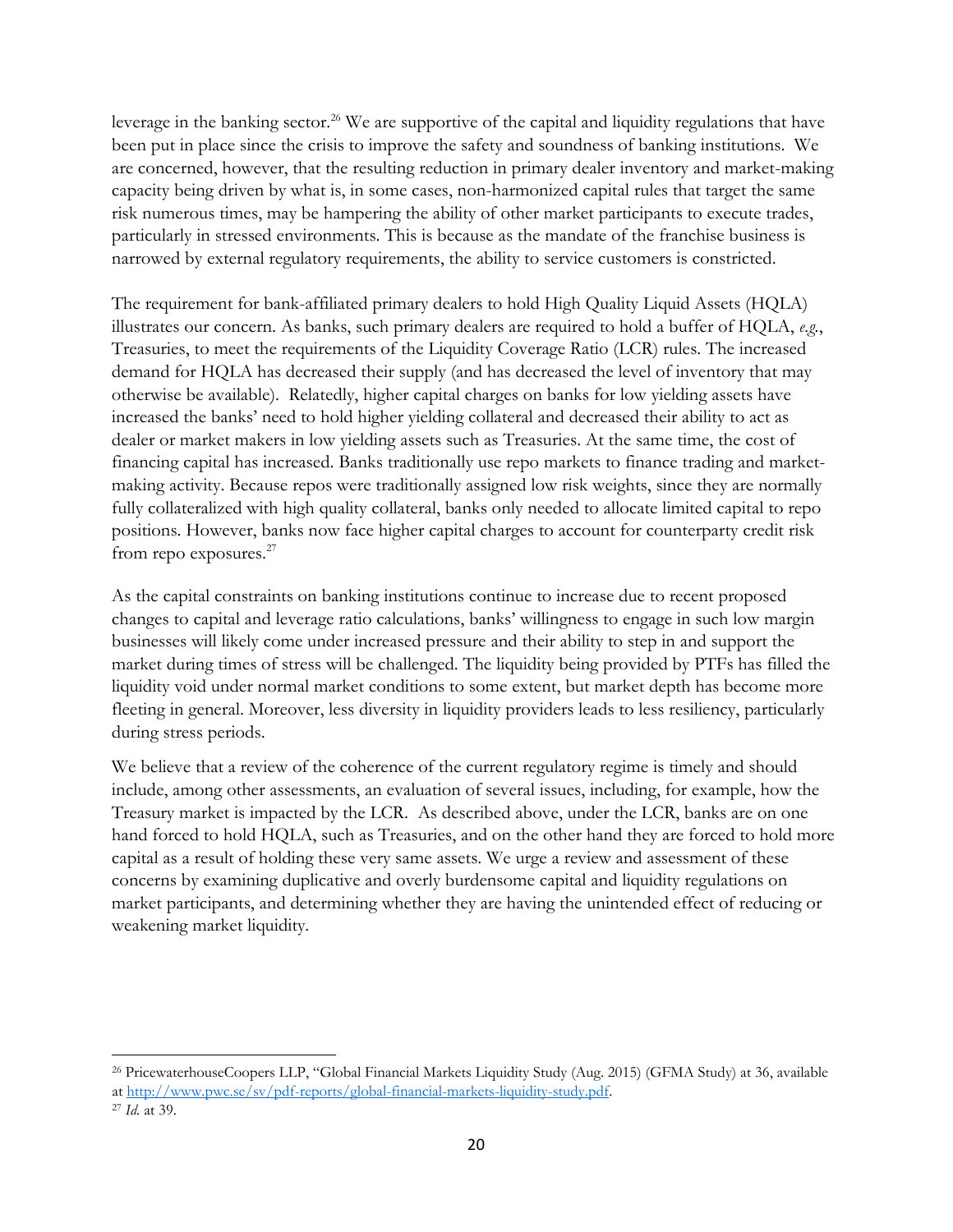#### **Municipal Securities Market Overview**

 $\overline{\phantom{a}}$ 

Municipal securities are issued by state and local governments to finance investment in schools, roads, airports, water and sewer systems, and all manner of infrastructure. Approximately 75% of the nation's infrastructure is financed, built and maintained by states and localities, and nearly all of that was financed with municipal bonds.

Municipal securities are unique in several respects. First, unlike stocks and corporate bonds, municipal securities are exempt from registration from the SEC, meaning that municipal bond issuers are not directly required to produce prospectuses for new bond issues or file them with the SEC. Instead, SEC rules require dealers to obtain and distribute official statements (OSs), which are similar to prospectuses in some respects but do not require SEC approval. Also, municipal issuers must produce a new OS for each new bond deal—there is no concept of "shelf registration" in the municipal market. Continuing disclosure for municipal issuers—rules governing the dissemination of disclosure information after bonds have been issued—is also quite different in the municipal market. As the SEC does not have statutory authority to regulate municipal issuer disclosure directly, the disclosure rules in the municipal market are implemented through dealers.

Second, the interest on most municipal securities is exempt from federal and, in many cases, state and local income taxation. This feature significantly reduces borrowing costs for state and local government. However, the tax-exempt nature of municipal interest effectively prevents market participants from "shorting" municipal securities, which is a common hedging strategy across the capital markets. Hedging positions in municipal securities must be accomplished by shorting Treasury securities or using derivative products that are tied to non-municipal securities, like Treasury futures contracts. However, because these hedges may not mirror the underlying long position in the bonds, the hedges are inefficient and may not offer much protection against market losses. The tax-exemption for municipal bond interest, while important for reducing state and local borrowing costs, effectively makes the municipal market a long only market by preventing shorts. This in turn negatively affects market liquidity since dealers often cannot perfectly hedge trading positions.

The use of electronic trading platforms as a price discovery tool<sup>28</sup> has become more prevalent in recent years. Two platforms in particular have established significant footholds in the market, TMC Bonds and Tradeweb Direct. TMC Bonds provides a means for dealers to post executable offerings of bond positions. Buyers can execute trades directly on screen. Participants can see full depth of market with visibility of prices, yields, spreads and sizes of all orders. Users can search and execute orders by CUSIP, direction, price, yield, spread and size with an option to define minimums, increments, and minimum balance remaining. All orders are live and executable. Tradeweb Direct offers a means for users to solicit bids for bonds they may want to sell. The platform supports both dealer-to-dealer and dealer-to-investor (mid-size institutional users). Dealers often use the platform to solicit quotes for their retail customers. A number of other platforms, including electronic interfaces operated by traditional voice brokers' brokers, also offer the ability to discover prices and

<sup>&</sup>lt;sup>28</sup> The MSRB has warned selling dealers that they should not use the bid wanted process for price discovery if they have no intent to sell the bonds, as it harms the integrity of the bid-wanted and offering processes.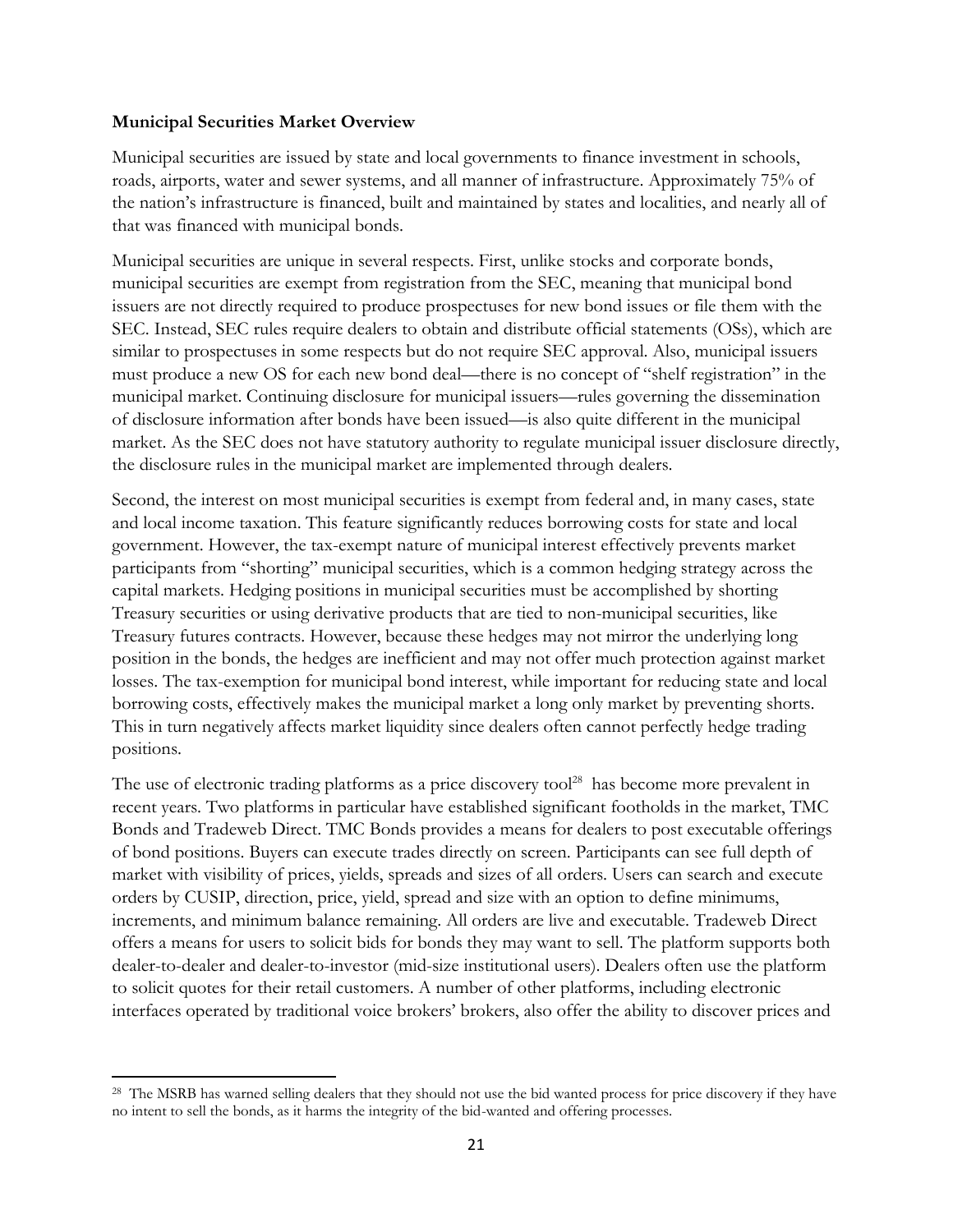execute trades in municipal securities, and the use of electronic trading in the municipal market is likely to grow in the future.

#### **Municipal Securities Market Policy Questions**

Several actions by regulators in recent years have threatened to hamper municipal and corporate bond market liquidity. In 2012, the SEC published a comprehensive report on municipal securities market structure and regulation.<sup>29</sup> In the report, which was unanimously endorsed by all SEC commissioners at the time, the SEC discusses two general areas of focus, municipal disclosure regulation and municipal market structure. SEC Chair White accelerated the push for an examination of both the corporate and municipal bond market structure in 2014 with focus on markup disclosure, best execution and increased pre-trade transparency.<sup>30</sup> The best execution rules have been implemented, the markup disclosure rules are pending implementation, and consideration of pre-trade transparency requirements continues.

### **Markup Disclosure**

Dealers are in favor of disclosure of relevant transaction data to retail investors, as such transparency supports investor trust and confidence in the markets. However, although the markup rule will not take full effect until May 2018, it is already raising concerns among market participants as firms develop the systems needed to implement the new rule. The MSRB and FINRA rule changes will require dealers to begin disclosing the amount of markup and markdown they earn on same-day trades where at least one leg of the trade involves a retail customer. In other words, if a dealer buys a bond from a customer and resells the same bond to another customer on the same day and at least one of those investors is an individual, then beginning in May 2018, the firm must begin reporting the amount of markup/markdown to the retail customer.

Markup and markdown are defined as the difference between the price charged to the customer and the interdealer price for the bond at the time of the customer trade. Determining the markup is easy when a dealer buys and sells a bond simultaneously, sometimes called a "riskless principal" transaction. The markup is simply the difference between the price the dealer bought the bond from another dealer and the price the dealer sold the bond to the customer. However, if some hours have passed between the dealer's purchase and sale, market prices may have moved. The rules in these cases will require the dealer to calculate the markup based not on their acquisition price but on the "prevailing market price" at the time the dealer sells the position.

Because the vast majority of municipal and corporate bonds trade infrequently, determining the prevailing market price in a moving market when there may not have been many or any recent interdealer transactions in the bond can be difficult. Both the FINRA and MSRB rule specify a prescriptive list and priority of factors that dealers must step through in determining prevailing market price under these circumstances, referred to as a "waterfall." These factors include the prices of any contemporaneous inter-dealer trades, institutional trades, or quotations. If those factors are

 $\overline{\phantom{a}}$ <sup>29</sup> Securities and Exchange Commission, "Report on the Municipal Securities Market," (July 31, 2012).

<sup>30</sup> SEC Chair Mary Jo White, Intermediation in the Modern Securities Markets: Putting Technology and Competition to Work for Investors (June 20, 2014), available at: http://www.sec.gov/News/Speech/Detail/Speech/1370542122012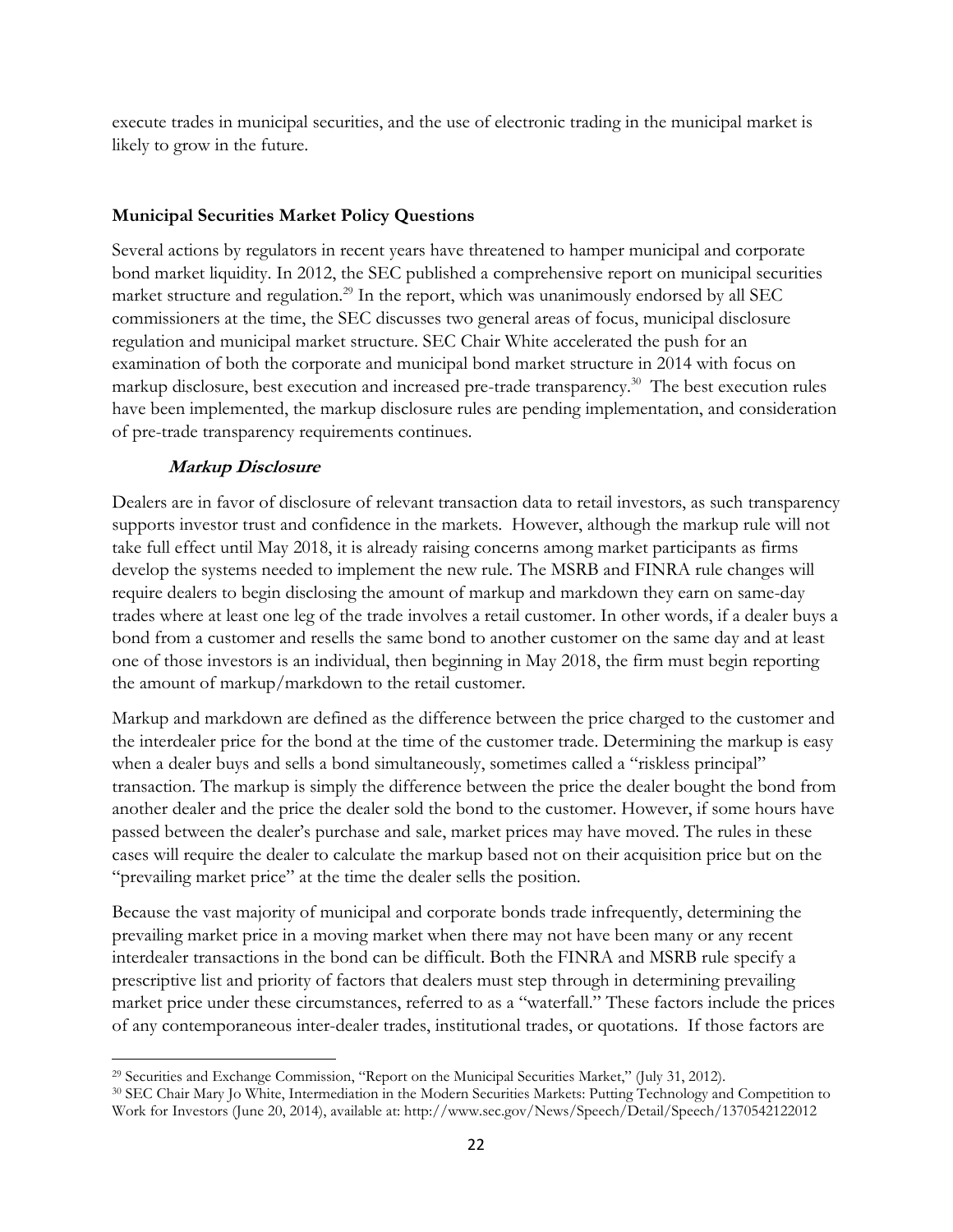not available, the rules specify additional factors dealers must review to establish prevailing market price, including prices, or yields calculated from prices, of contemporaneous inter-dealer trades in a specifically defined "similar" security, institutional trades, or quotations;

The rule includes some indicators for determining whether another bond is "similar" to the bond in question. If these factors involving "similar" bonds are not available, the MSRB and FINRA rules specify that dealers must use "economic models" to determine prevailing market price, and if that is unreliable, the dealer should look to customer transactions and make "adjustments" to calculate prevailing market price.

As it should appear, the process for determining prevailing market price on days when the market has moved during the time between transactions is complex, nonspecific and subjective. In a market where many bonds trade infrequently, determining the value of a bond at any point in the day can be both art and science. Experienced bond traders are adept at determining bond prices. However, the overly specific nature and order of the steps prescribed in the rules create very significant compliance burdens, given the shift from a historical focus on a range of reasonableness of markups to the accuracy of a very specific data point derived from subjective analysis. Moreover, there are serious questions regarding the kind of documentation firms must maintain to demonstrate that they followed the waterfall precisely in determining prevailing market price. Perhaps most importantly, the prescriptive yet subjective waterfall does not lead itself to automation in an environment that is increasingly adopting electronic trading with less human intervention. Market participants have asked for more flexibility in the implementation standards but there appears to be an unwillingness to better balance multiple objectives while not significantly compromising the objective of increased transparency. Even in light of the recent guidance, we remain concerned about unintended consequences of the rules. For example, if dealers face unmanageable compliance risks and significant implementation costs, they may reduce their market activity in ways that ultimately diminish market liquidity.

## **Pre-trade Price Transparency**

In its 2012 paper on the municipal securities market, the SEC made two recommendations to enhance "pre-trade" price transparency in the municipal market:<sup>31</sup>

- "The Commission could consider amendments to Regulation ATS to require an alternative trading system (ATS) with material transaction or dollar volume in municipal securities to publicly disseminate its best bid and offer prices and, on a delayed and non-attributable basis, responses to 'bids wanted' auctions;" and
- "The MSRB could consider rules requiring a brokers' broker with material transaction or dollar volume in municipal securities to publicly disseminate the best bid and offer prices on any electronic network it operates and, on a delayed and non-attributable basis, responses to "bids wanted" auctions."

Both FINRA and the MSRB have been exploring ways to further the development of a pre-trade transparency regime consistent with the above recommendations. SIFMA strongly supports reasonable efforts to improve price transparency in the municipal and corporate securities markets.

 $\overline{\phantom{a}}$ <sup>31</sup> SEC, pages 143-144.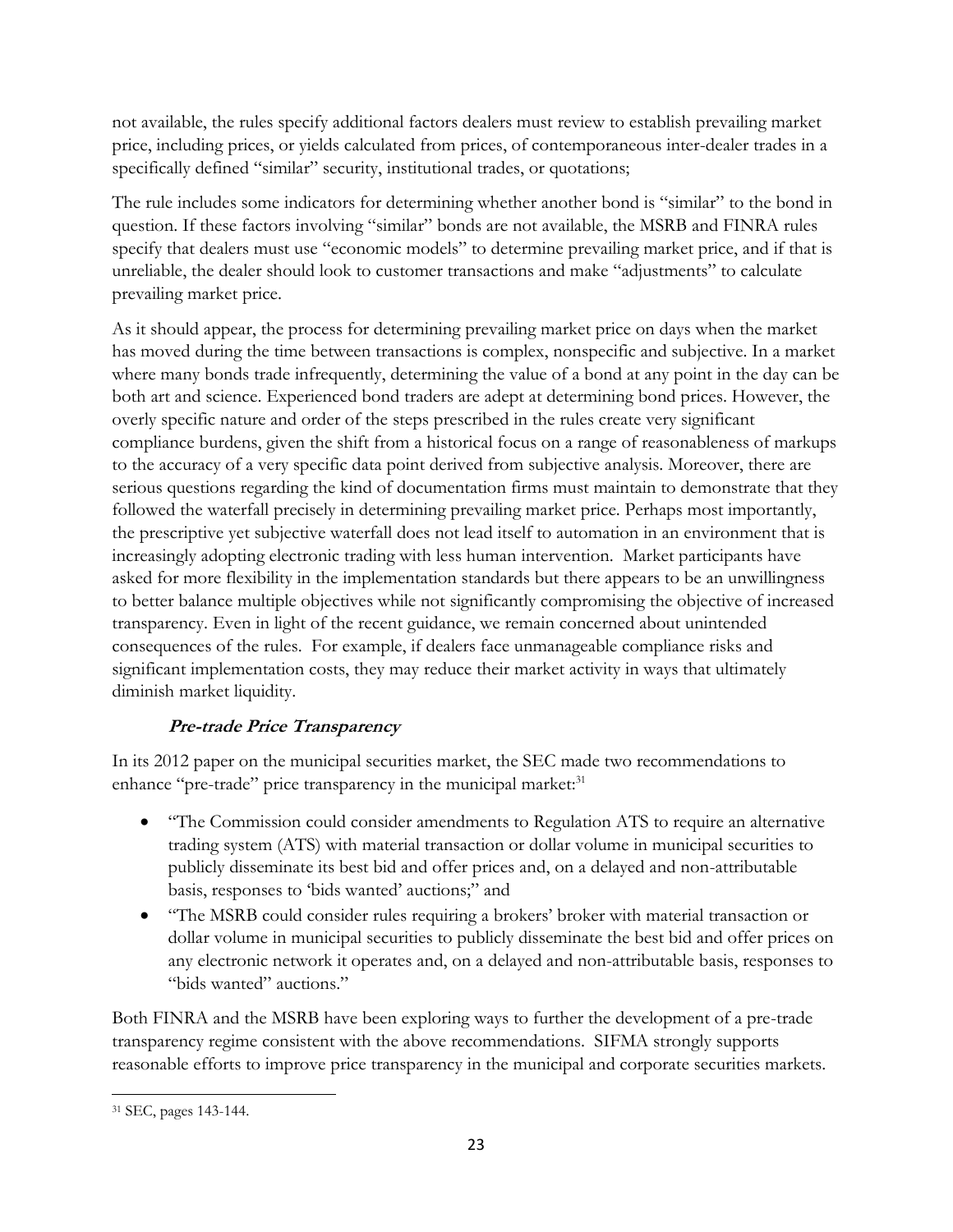The dealer community has supported the MSRB's Real-time Trade Reporting System (RTRS), the MSRB's EMMA platform, and FINRA's Trade Reporting and Compliance Engine (TRACE). These are the mechanisms for collecting and accessing trade prices and other trade information, but the MSRB systems also provide for the collection of disclosure information and other related municipal market information and data. We continue to support the ongoing development and operation of these systems through the fees our industry pays. However, we are concerned that a pre-trade price transparency regulatory initiative could be expensive to develop and implement while yielding limited useful information for investors. We believe that regulators need to carefully and thoroughly assess the costs and benefits of any pre-trade transparency proposals.

Part of the SEC's analysis leading to its recommendations was based on an academic study published 11 years ago, using data that is now 17 years old.<sup>32</sup> Policymakers should be cognizant that the transparency of the market has improved significantly since that time from both further development of the post trade reporting regime and forthcoming regulatory requirements on markup disclosure, as well as by market driven efforts.

While we support improvements to market transparency, we urge the SEC, MSRB and FINRA to allow the best execution and markup disclosure rules to take full effect so as to permit additional time to reevaluate the issue of retail price transparency and trade execution. After monitoring the effect of those rules and with the benefit of the additional observations and data, regulators will be better positioned to weigh the cost and benefits of any initiatives while taking into account the cumulative impact of more recent rule changes.

#### **Securitization Market Overview**

 $\overline{\phantom{a}}$ 

Securitized products are bonds that are collateralized by cash flows from transactions such as loans or leases. The issuer of a mortgage-backed security ("MBS") or asset-backed security ("ABS") assembles a pool of assets such as mortgage loans and sells securities to investors backed by the cash flows on the underlying assets. When a homeowner whose mortgage has been securitized makes her monthly mortgage payment, the principal and interest she pays is passed through to MBS investors. The securitization markets funded 60% of consumer lending in 2016.<sup>33</sup>

The securitization markets can be generally divided into three distinct but broad markets. The MBS market can be divided into agency and non-agency markets. The agency market is those for MBS issued and/or guaranteed by Fannie Mae, Freddie Mac, or Ginnie Mae. The non-agency market is for MBS issued by private-sector institutions. ABS markets are markets for securitized consumer debt, auto loans and leases, commercial loans and leases, credit cards, and other types of securitizations.

<sup>32</sup> Lawrence E. Harris and Michael S. Piwowar, Secondary Trading Costs in the Municipal Bond Market, J.FIN. (June 2006), page 1361.

<sup>33</sup> Federal Reserve Bank of New York, Quarterly Report on Household Debt and Credit, (Feb. 2017).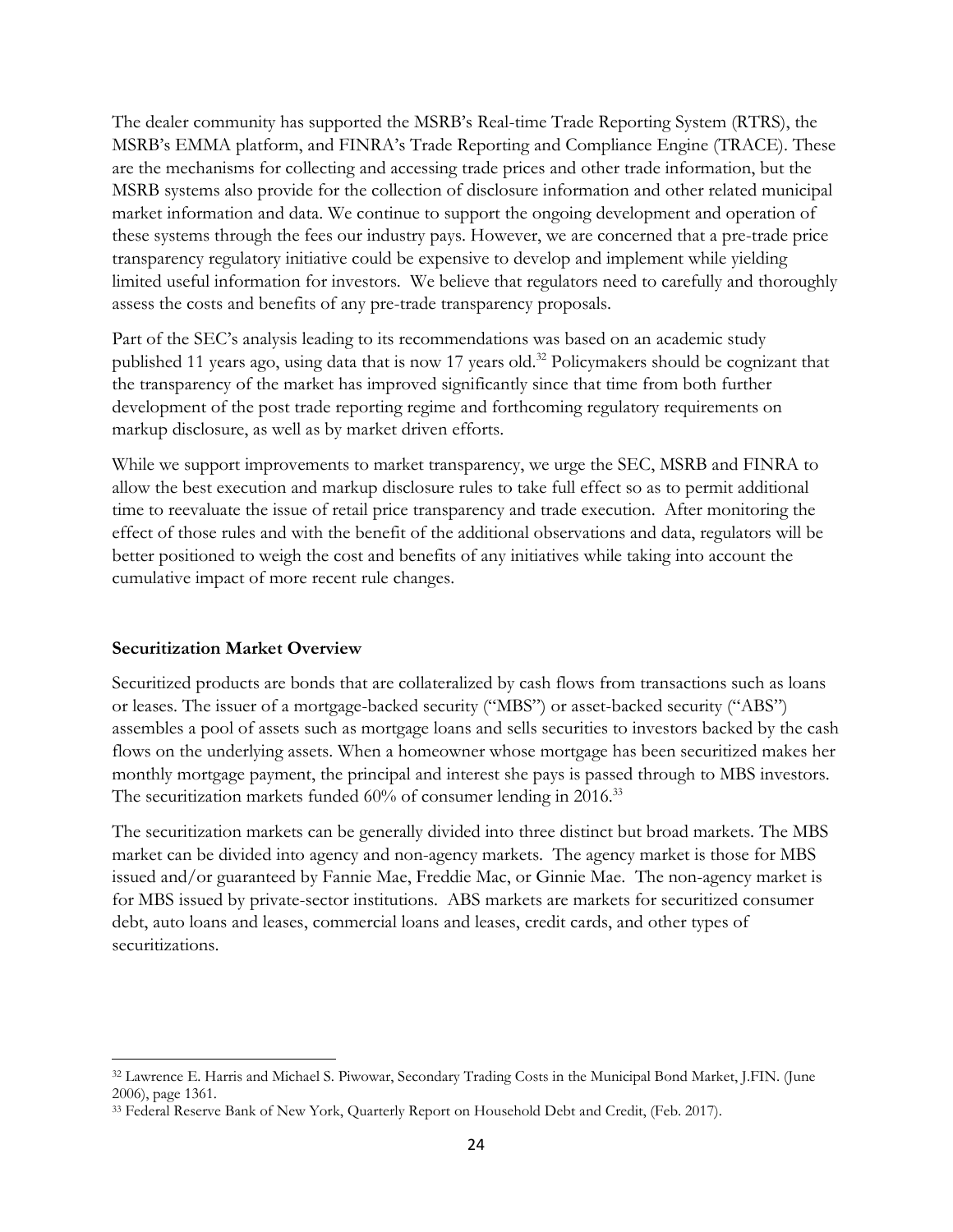#### **Agency MBS Market**

Agency MBS are MBS issued and/or guaranteed by Fannie Mae, Freddie Mac, or Ginnie Mae. These MBS carry a guaranty of timely payment of principal and interest that is backed by the full faith and credit of the US government in the case of Ginnie Mae, and a significant US Treasury capital commitment in the case of Fannie Mae and Freddie Mac. This means that investors in these markets are not exposed to credit risk – instead, they focus on interest rates and the prepayment risk of the securities. Prepayment risk is the risk that a mortgage borrower will repay some or all of their mortgage before it is due. This can be good or bad for the MBS investor, depending on the price they paid for the bond and the current level of interest rates. Importantly, investors in Agency MBS do not want to be exposed to credit risk – similar to Treasury investors, they are "rates" investors.

The largest portion of the agency MBS market is the "To-Be-Announced" (TBA) market. In a TBA trade, bonds are sold and bought on a forward basis—settlement is typically 30-60 days out from the day of the trade—and the exact identity of securities to be delivered is not known. Securities in the TBA market are subject to "Good Delivery Guidelines" and are considered fungible. Market standards, settlement conventions, and trading practices in the TBA market were developed by market participants under the auspices of SIFMA's predecessor organization the Public Securities Association, and have been organized and maintained by SIFMA since the early 1980s. There is a separate TBA market for each of Fannie Mae, Freddie Mac, and Ginnie Mae. This may change in 2019 if the Federal Housing Finance Agency (FHFA) and government-sponsored enterprises implement their single-security project, which is designed to merge the Fannie and Freddie TBA markets into one single market.

The TBA markets are very liquid, although less liquid than in prior years. In 2016, an average of \$210 billion of TBA trading took place on a daily basis, second only to US Treasuries, and bid-ask spreads average 4 basis points.<sup>34</sup> It attracts investment capital from around the world – foreign investors provide important funding to US mortgage borrowers. The main benefits of this market are: (1) the ability of lenders to provide 30-60 day rate locks to borrowers at low or no cost since they are able to sell loans on a forward basis, locking in prices, (2) the ability of banks to economically underwrite freely prepayable 30 year mortgages, (3) the ability of lenders and servicers to hedge risk, (4) the ability of investors to access liquid, safe, and long-term investment markets, and (5) lower cost of mortgages due to immense liquidity.

TBA market liquidity has declined somewhat in recent years. Factors driving this include the shrinking of balance sheets by capital-constrained dealers, the low interest rate environment, which has driven investors into other higher-yielding sectors, and a FINRA rule requiring most MBS and ABS trades to be reported in real time to FINRA's Trade Reporting and Compliance Engine (TRACE), which has made harder for participants to transact in larger blocks of securities. The market share of the top 10 dealers in the TBA market is 81%, according to FINRA data.<sup>35</sup>

There is a significant volume of trading on electronic platforms in the TBA sector particularly among larger dealers. SIFMA members have reported up to 75% or more of TBA trading taking place on an electronic platform. Similarly, some firms have estimated that a significant proportion

<sup>34</sup> FINRA, Analysis of Securitized Asset Liquidity, at 12.

<sup>35</sup> Id., at 14.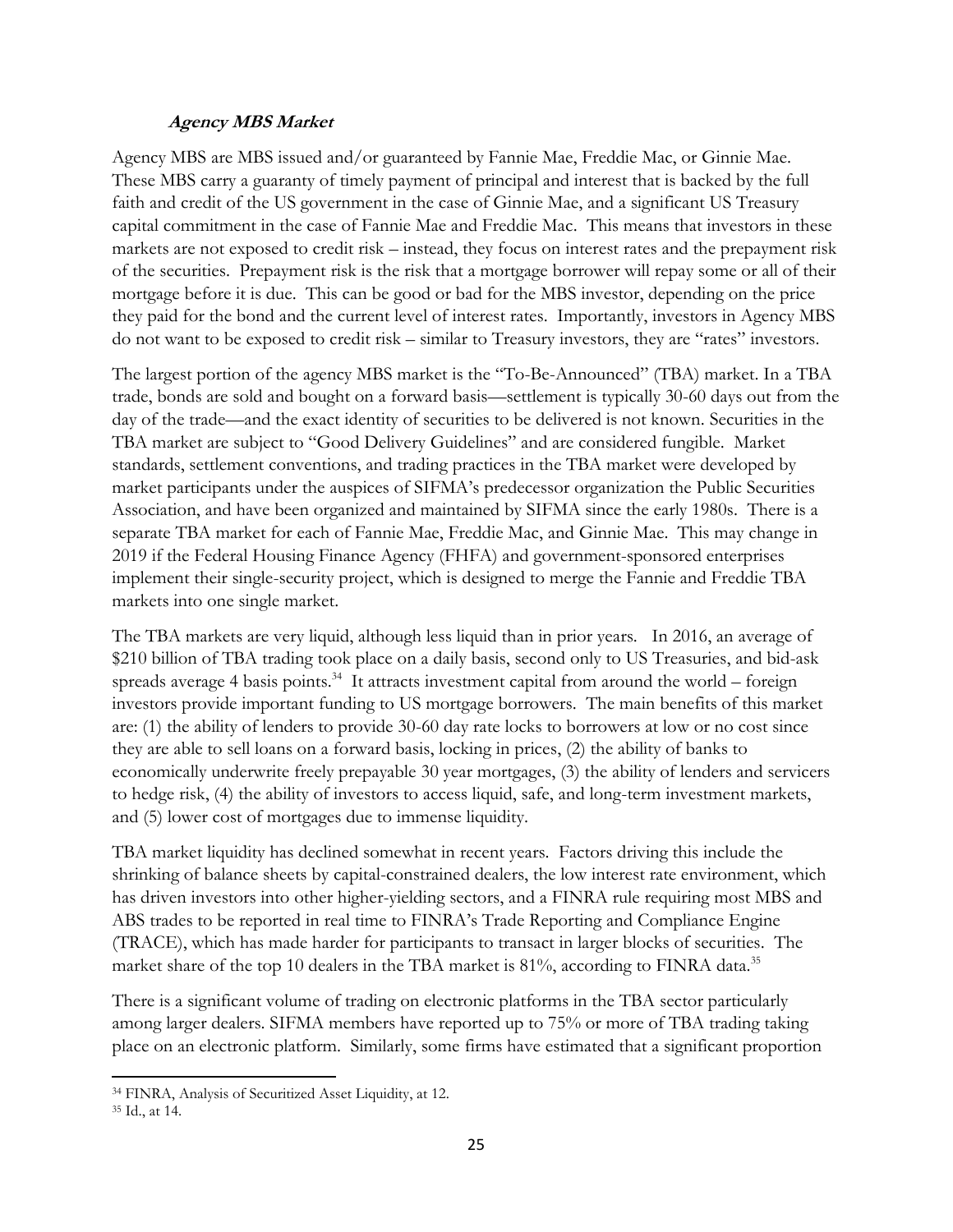of dealer to customer trading takes place on platforms, possibly as much as half. This trend may vary by institution.

The vast majority of dealer-to-dealer TBA trading is cleared at the Fixed Income Clearing Corporation (FICC). Clearing and settling trades involves the process of matching trade details between two counterparties and moving securities and cash from one owner to another. A smaller proportion of customer trading is directly cleared through FICC, but many customers clear through an FICC participant so that their trading may be netted and cleared. FICC also operates an electronic pool notification system, which is how the majority of market participants notify one another of the actual pools that will be delivered to fulfill the TBA contract.

# **Non-TBA Agency MBS**

The other parts of the Agency MBS market are the specified pool and Collateralized Mortgage Obligation (CMO) markets. The specified pool market is where MBS trade on a specified basis and where the specific security to be delivered at settlement is known at the time of trade. CMOs are structured bundles of Agency MBS.

Liquidity in specified pools and CMOs is far lower than in the TBA market. FINRA reports average daily trading volume of approximately \$20 billion and \$3.3 billion, respectively, for specified pools and Agency CMO.<sup>36</sup> There is far less electronic trading in this market than in the TBA market, although some members report increasing electronic trading in specified pools. The market share of the top 10 dealers in the specified pool market is 67%, and in the CMO market 62%, according to FINRA data.<sup>37</sup>

## **Non-Agency MBS / Private Label MBS**

Non-Agency, or Private Label MBS are MBS issued by private entities such as banks or finance companies. These MBS do not carry a government guarantee, and investors are exposed to both credit risk and prepayment risk. Due to a variety of issues, the non-agency MBS markets have seen very low issuance of securities backed by new mortgage loans since 2007. In 2005-2006, these MBS represented almost half of total MBS issuance, whereas today they represent less than 5% of MBS issued. Today's non-agency MBS new issuance market is defined by securitizations of reperforming loans, defaulted loans, and loans that were originated a number of years ago.

Non-agency mortgage securities markets are far less liquid than TBA. The average age of a nonagency MBS that traded in 2016 was over 10 years,<sup>38</sup> which is indicative of the lack of new issuance, and average daily trading volumes are just under \$3 billion.<sup>39</sup> The market share of the top 10 dealers in the non-agency MBS market is 67%, according to FINRA data.<sup>40</sup>

 $\overline{\phantom{a}}$ <sup>36</sup> Id., at 9.

<sup>37</sup> Id., at 14.

<sup>38</sup> Id., at 6.

<sup>39</sup> Id., at 9.

<sup>40</sup> Id., at 14.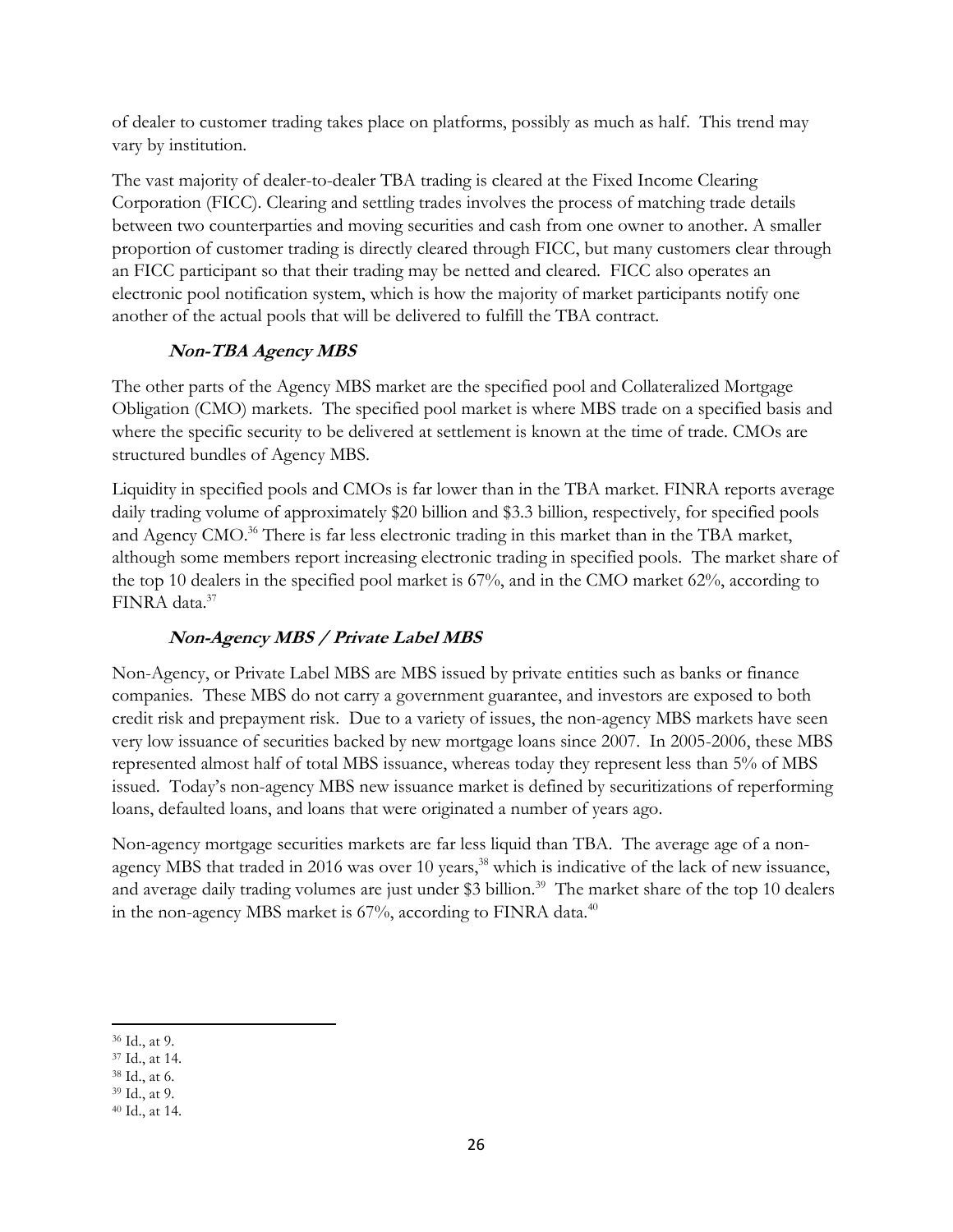#### **Asset-backed securities**

A broad range of cash flowing instruments are securitized in the ABS markets. They range from credit cards and auto loans to trade receivables to equipment loans and leases to the cash flows from entire businesses (i.e. whole business securitization, used by franchises such as Dunkin Donuts and Wendy's). The most liquid sectors are those for debt issued by large, regular issuers of credit card and auto loan debt (e.g., Capital One, Ford Motor Credit), where bid-ask spreads averaged 4 basis points in 2016.<sup>41</sup> All together, about \$2 billion of ABS trade on a daily basis.<sup>42</sup> The market share of the top 10 dealers in the mainstream ABS sectors (credit cards, auto loan/lease, and student loans) ranges from 83-84%. Other types of ABS see a top 10 share of 74%.<sup>43</sup>

#### **Securitization Market Policy Questions**

It has been estimated that had the capital requirements for securitization been rationalized, the complexity of disclosure been limited to what was reasonable, and other related securitization and lending regulations been similarly tailored, approximately \$1 trillion of additional residential mortgage loans would have been made over the last five years, resulting in 0.5% higher GDP growth in each of those years.<sup>44</sup>

Capital requirements are increasingly risk-insensitive while both capital and liquidity requirements are excessively conservative and do not adequately consider the effects on financial market activity. There are a number of flaws in the capital and liquidity rules covering securitization, the overall effect of which has been to diminish the participation by banking institutions in the securitization process both as investors and as originators, thereby decreasing the availability of funding to the real economy. These include the CCAR rules for calculating capital to address defined shocks to the system for securitizations are excessive and should be revised for securitization positions. In addition, the recent Basel III revisions to securitization capital requirements that have not yet been applied to the risk-based capital requirements in the United States, should not be adopted, or, if they are adopted, their deficiencies should be addressed so that in either case the U.S. risk- based capital requirements for both the banking book and trading book are more rational.

Under the rules as now written, required capital may exceed the maximum possible loss on the position, i.e., a total write-off. GSE MBS and asset-backed securities should receive more equitable treatment under the LCR. If capital requirements were rebalanced, and securitization's liquidity characteristics more sensibly recognized, growth and employment would follow without any material diminution in safety or liquidity.

<sup>41</sup> Id., at 12.

<sup>42</sup> Id., at 9.

<sup>43</sup> Id., at 14.

<sup>44</sup> Letter from Jamie Dimon, Chair of the Board and CEO, JP Morgan Chase, to shareholders, April 4, 2017.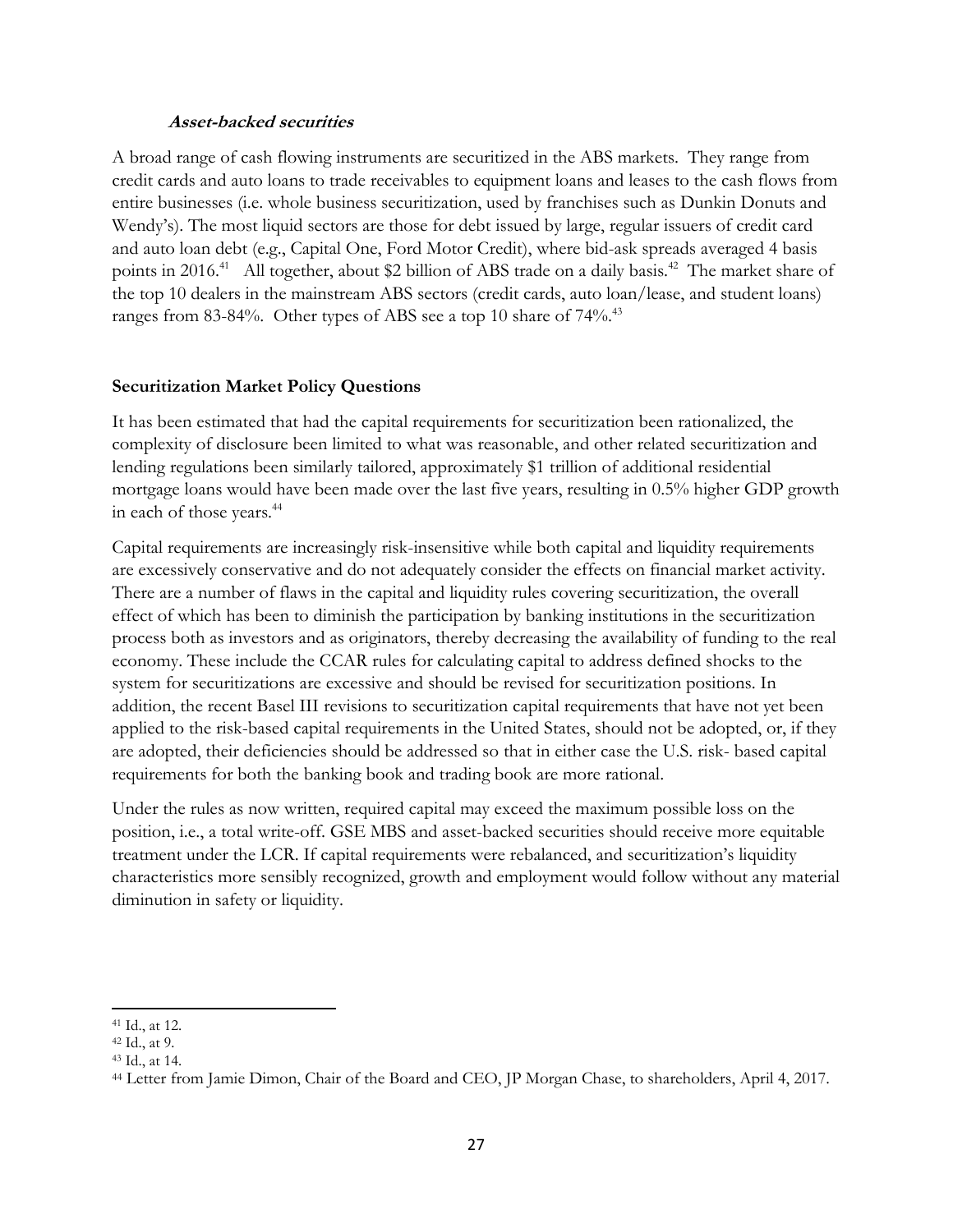#### **Regulation AB II**

Regulation AB II is overly burdensome and has effectively shut down registered markets for nonagency residential mortgage-backed securities and has significantly curtailed registered issuance for smaller or more infrequent asset-backed securities issuers. While private offerings—unregistered, often relying upon Rule 144A—remain viable, they face the risk of proposed similar regulation and, by definition, are constrained sources of capital and funding since the investor base is far smaller than that for registered transactions. This regulation has effectively constrained real economy activity that public offerings of securitization transactions could more efficiently fund.

#### **Credit Risk Retention Rules**

The credit risk retention rules are very lengthy, detailed, and complex yet fail to adequately reflect important characteristics of the different kinds of securitization transactions that finance distinct asset classes, such as mortgage loans, auto loans, and commercial loans. In some cases, the rules require an excessive amount of risk retention by failing to make any adjustment for the related funding and non-credit risks, for example, market and interest rate risk, or to give appropriate credit for other forms of risk retention. The rules are overly prescriptive regarding the manner in which the required retention must be held and for many asset classes require that the retention be held well beyond the period in which weak underwriting, or other similar moral hazard, would be expected to become evident.

### **Margin Requirements for Uncleared Swaps**

Many securitization transactions employ swaps to match or hedge the cash flows hat arise from the assets that collateralize the transaction to those which are required to be paid to investors in the liabilities issued by the transaction. These regulations fail to reflect the fact that special purpose entities are different from typical counterparties on flow-traded swaps. Special purpose entities are not operating companies, and they contain special structural features designed to mitigate counterparty risk. As a practical matter, special purpose entities will find it difficult if not impossible to comply with the margin and clearing requirements as implemented and will either have to forego derivatives and their risk mitigating benefits or find a way to comply which will not be efficient for the transaction. Either way, the rules will have a harmful effect on the cost and availability of securitization as a financing tool hindering the vibrancy of the financial markets.

#### **Qualified Mortgage Standards**

While the CFPB published the lengthy and detailed QM rules and their Appendix Q in an effort to provide guidance to lenders on how to underwrite loans in compliance with the law, the practical impact has been that the requirements are complex, inflexible and fail to properly take into account differing circumstances of particular types of borrowers. At the same time, despite their complexity, the rules and their appendix lack important clarity on critical aspects of the lending process. For example, how a lender may rely on borrower bank statements or document the income of selfemployed borrowers remains unclear years after the rules were enacted. Lenders, securitizers and investors have found it difficult to obtain written guidance on these and similar issues upon which they can be comfortable relying.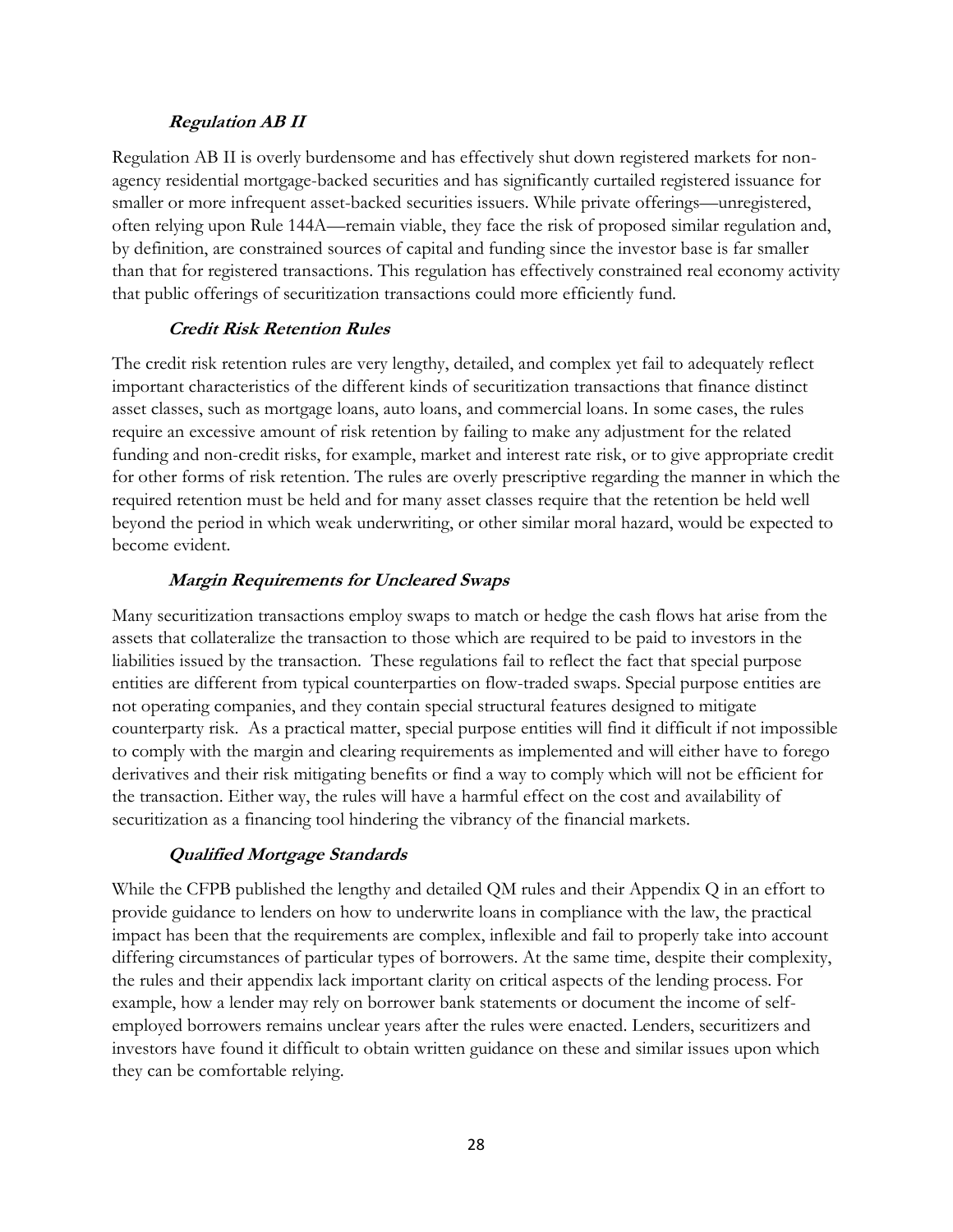#### **Volcker Rule Impact on Securitization**

The agencies responsible for implementing the Volcker Rule created an overly inclusive definition of covered fund that subjects many securitization entities to the Volcker Rule's restrictions, even though they are clearly not private equity or hedge funds. The compliance burden for banking organizations that hold or trade securitization transactions is significant, with no or few corresponding benefits. We believe the Volcker Rule's definition of covered fund should be narrowed to ensure that only those investments (particularly in hedge funds and private equity funds) intended by Congress to be captured are captured.

#### **TILA-RESPA Integrated Disclosure Rule (TRID)**

TRID is the CFPB's rule which combines the previously separate TILA and RESPA disclosure forms. It is very detailed and prescriptive, yet unclear. Lingering misperceptions and technical ambiguities in the regulations have resulted in significant market disruptions. Many market participants are reporting very high TRID fail rates on closed loans delivered for sale. Moody's recently reported that approximately 90% of one sample of loans did not fully comply with TRID requirements.<sup>45</sup> If these conditions persist, many lenders will experience liquidity issues as unsold or repurchased loans clog warehouse funding lines and balance sheets. Further, although some lenders may have multiple investor options, investors often have different standard for TRID compliance. As a result, originators are not always able to deliver loans to the investor with the best price, and hence the best rate for the consumer, and instead must deliver based on investors' TRID interpretations. For consumers, these dynamics will increase both the costs of origination and the interest rates they pay.

#### **Conclusion**

 $\overline{\phantom{a}}$ 

Traditional bank lending often receives considerable consideration by policymakers, much of it appropriate. But to exclusively focus on those policy questions ignores the more significant source of financing that drives our economy---our capital markets. Bonds finance everything from home mortgages and car loans to highways and schools to factories and equipment as well as the very federal government itself. The bond markets set interest rates for commercial and consumer lending and provide a safe and predictable investment for millions of Americans.

While the fixed income markets are fundamentally healthy today, there are significant uncertainties about whether our economy is operating at full efficiency. Most important, a plethora of financial regulations has been adopted since the crisis and the cumulative effects have not been measured or analyzed sufficiently. In the fixed income markets, liquidity depends on the ability and willingness of dealers to commit capital to market making. Accordingly, policymakers need to calibrate existing and future rules to ensure they do not unduly impede the ability of the market to provide the capital needed to finance strong growth in the economy.

<sup>45</sup> Moody's Investor Service, U.S. Mortgage Lenders Face Difficulties Complying with New Rules, a Credit Negative for RMBS, December 10, 2015.